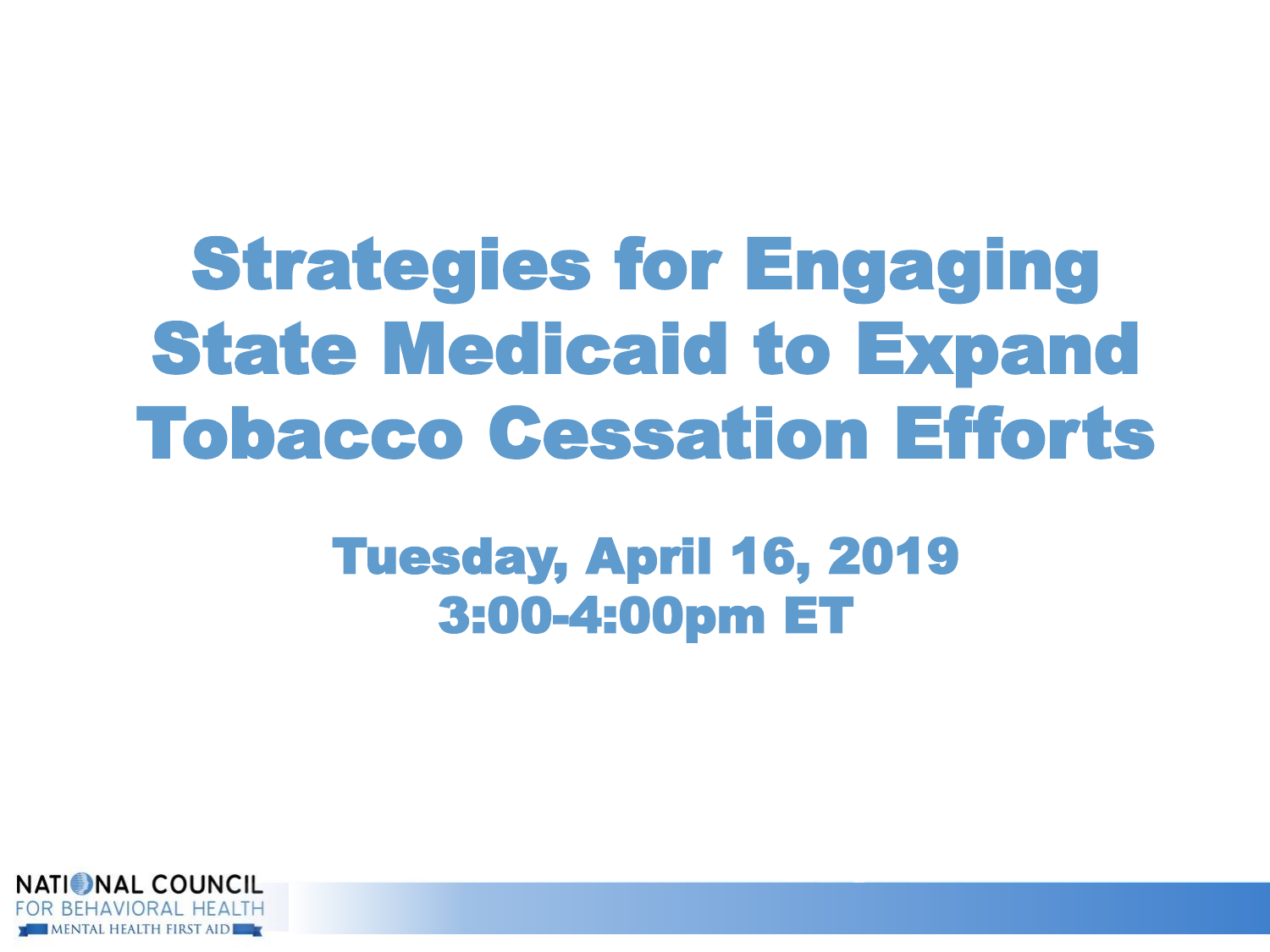### Today's Presenters



**Joe Parks, MD** Medical Director National Council for Behavioral Health



**Cherline Gene, MSW** Program Coordinator, Bureau of Community Health and Prevention Massachusetts Department of Public Health



**Janet Noonan, MS, M-TTS** Cessation Program Coordinator , Bureau of Community Health and Prevention Massachusetts Department of Public Health

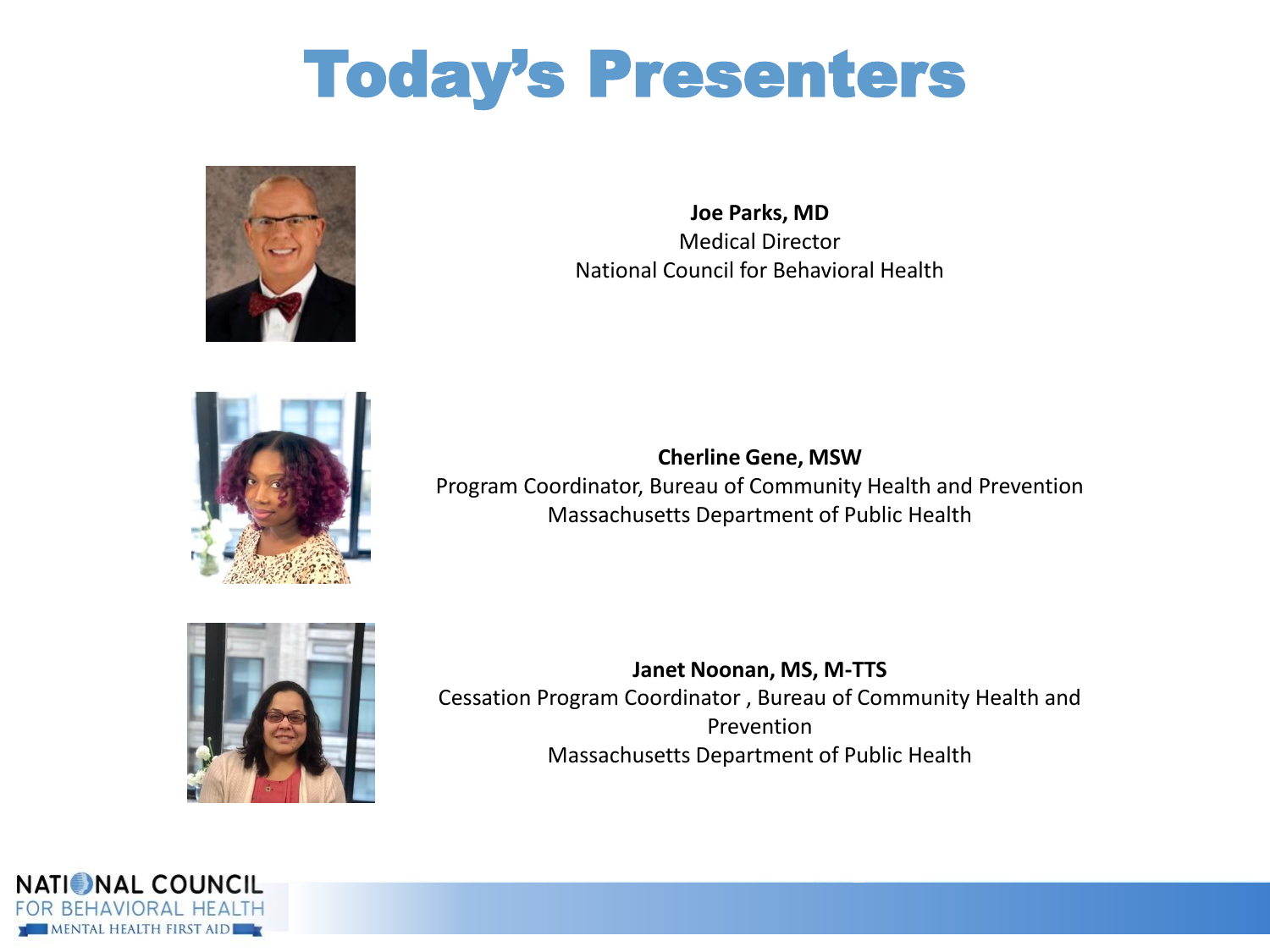#### People with mental and substance use disorders:

- Are approximately twice as likely as the general population to smoke cigarettes,1
- Are more likely to die from smoking-related illness than from their mental and substance use disorders (i.e. behavioral health conditions),2,3 and
- Want to quit smoking and are able to do so successfully, which both reduces their risk of developing smokingrelated diseases and may also improve their behavioral health outcomes.4,5,6

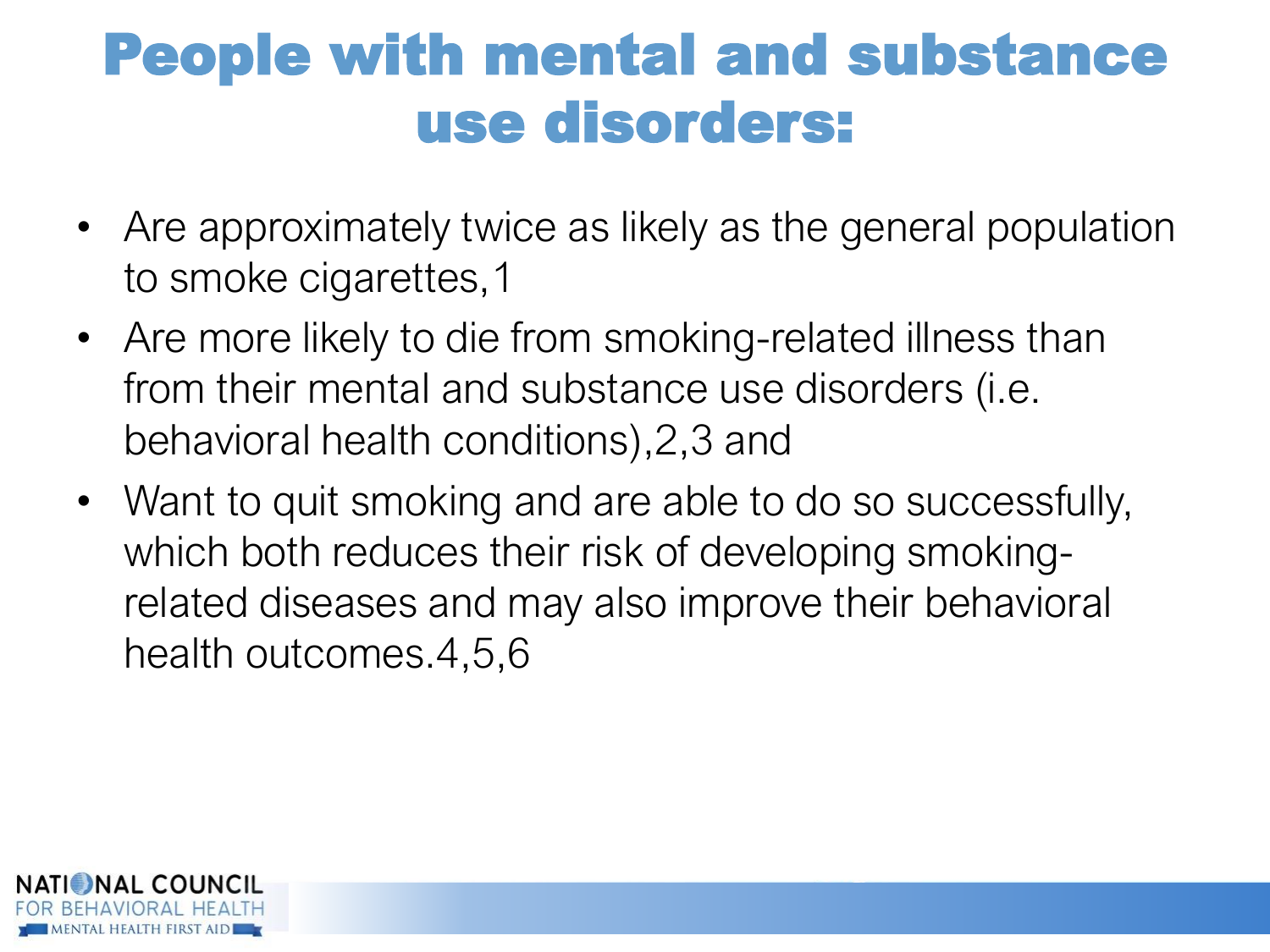### In 2016, among U.S. mental health services treatment facilities:

- 48.6% had a smoke-free campus,
- 48.9% screened clients for tobacco use,
- 37.6% offered tobacco cessation counseling,
- 25.2% offered nicotine replacement therapy (NRT)
- 21.5% offered non-nicotine tobacco cessation medications.7

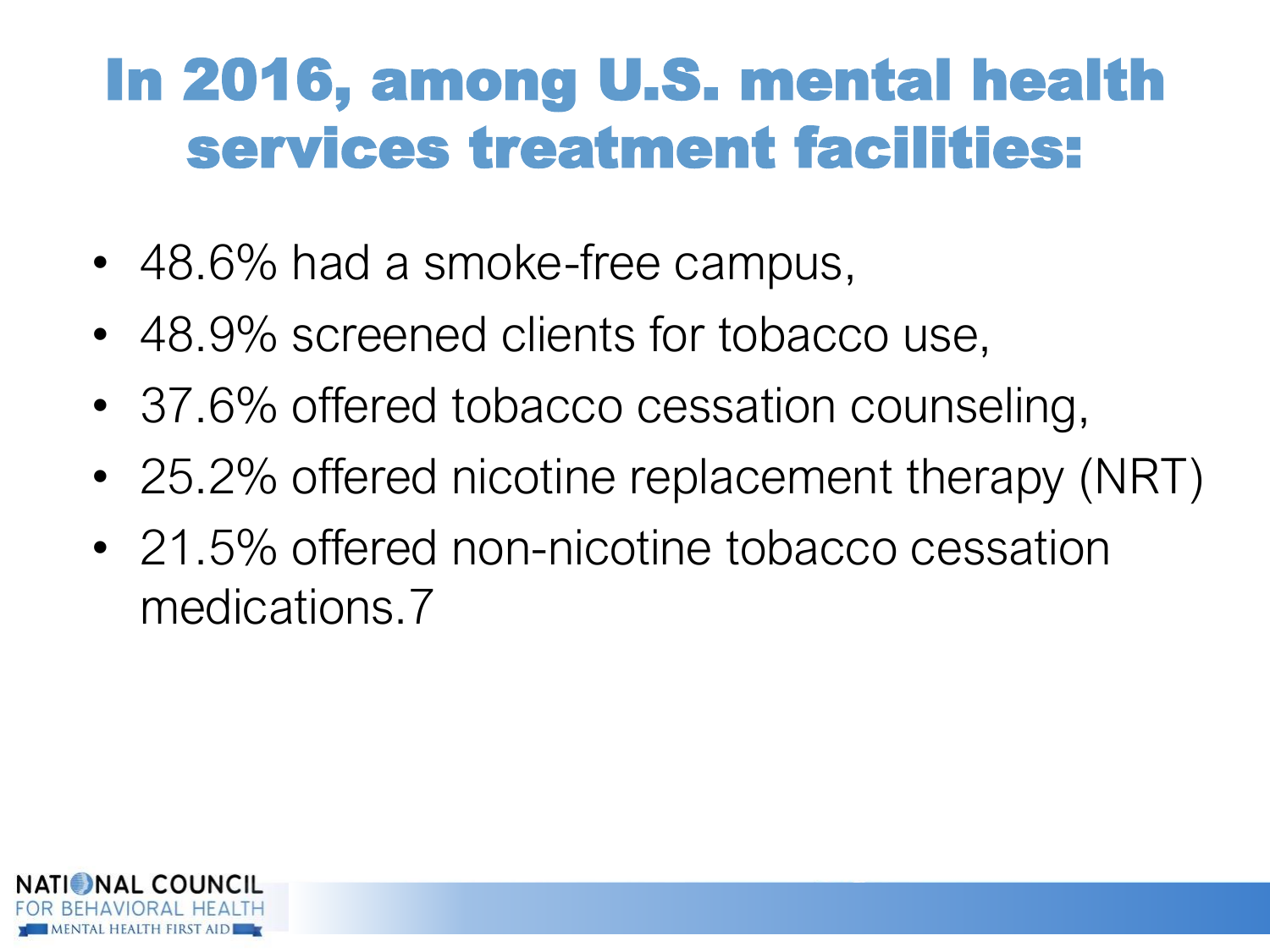### In 2016, among U.S. substance use disorder treatment facilities:

- 34.5% had smoke-free campuses,
- 64.0% screened clients for tobacco use,
- 47.4% offered tobacco cessation counseling,
- 26.2% offered NRT,
- 20.3% offered non-nicotine tobacco cessation medications

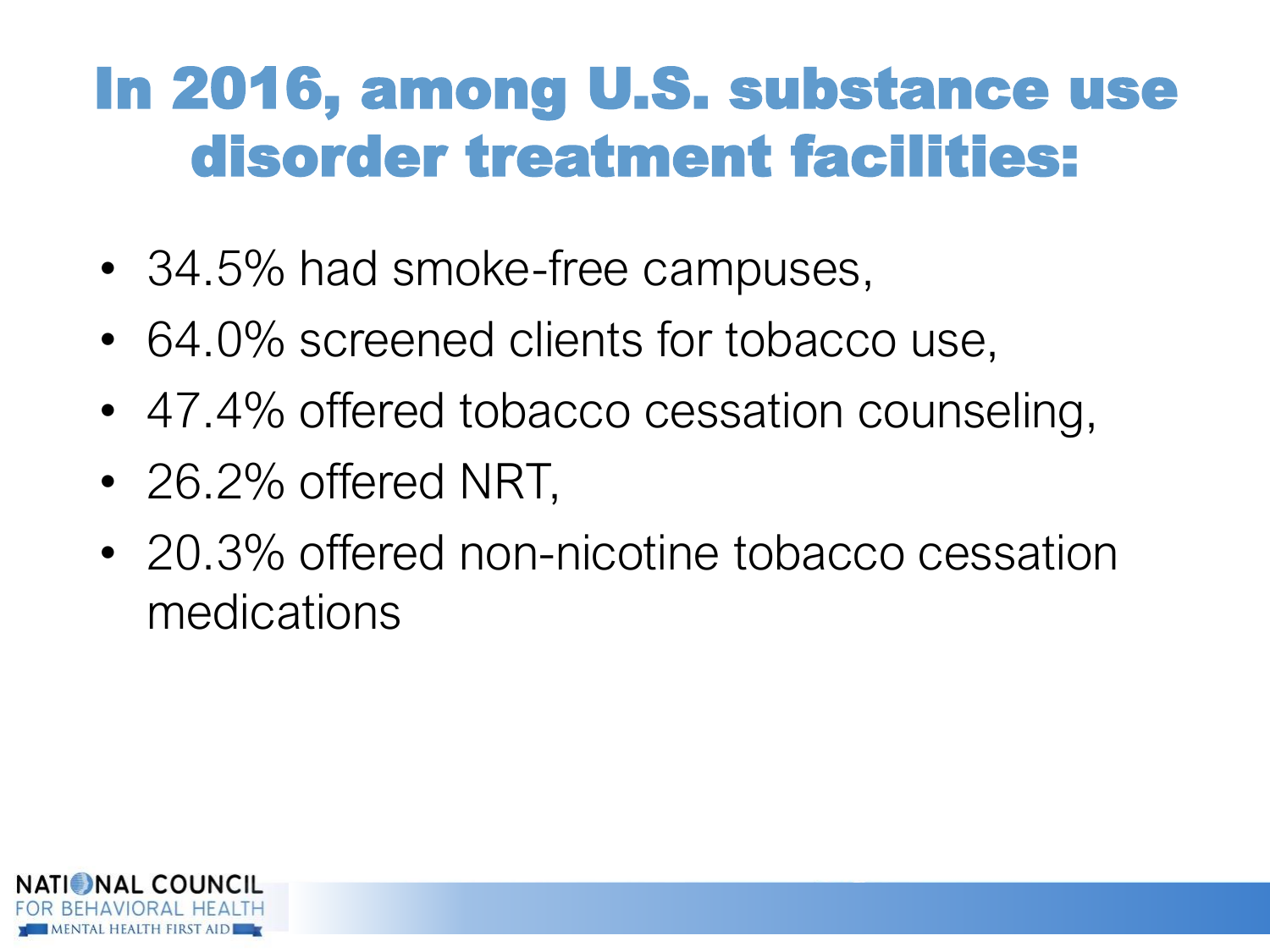# Strategy 1: Learn Your States Benefit

- Coverage is often better than people assume
- Google search your state Medicaid pharmacy and counseling service benefits.
- Search by both state agency and contracted Medicaid managed care plan. Key words:
	- "State" Medicaid tobacco cessation benefit
	- "MCO name" Tobacco cessation benefit
	- "State" Medicaid or "MCO name" Pharmacy nicotine replacement
	- "State" Medicaid or "MCO name" Pharmacy varenicline

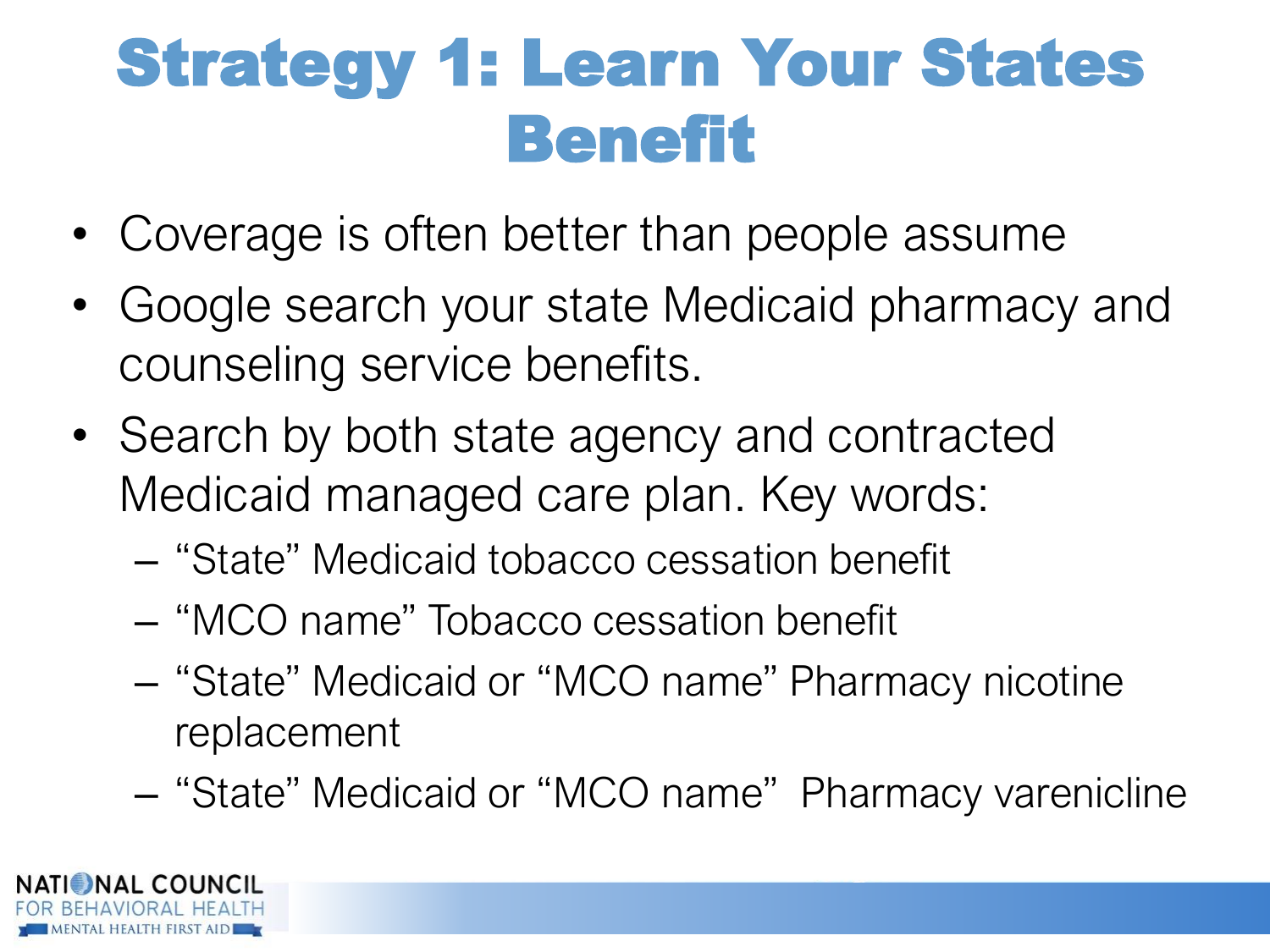# Strategy 1: Learn Your States Benefit

- Many Medicare part D pharmacy benefit plans cover medications for nicotine cessation
- Use the Medicare formulary finder to identify which Medicare D Plans available in your state cover nicotine replacement products and varenicline
- https://www.medicare.gov/find-aplan/questions/home.aspx

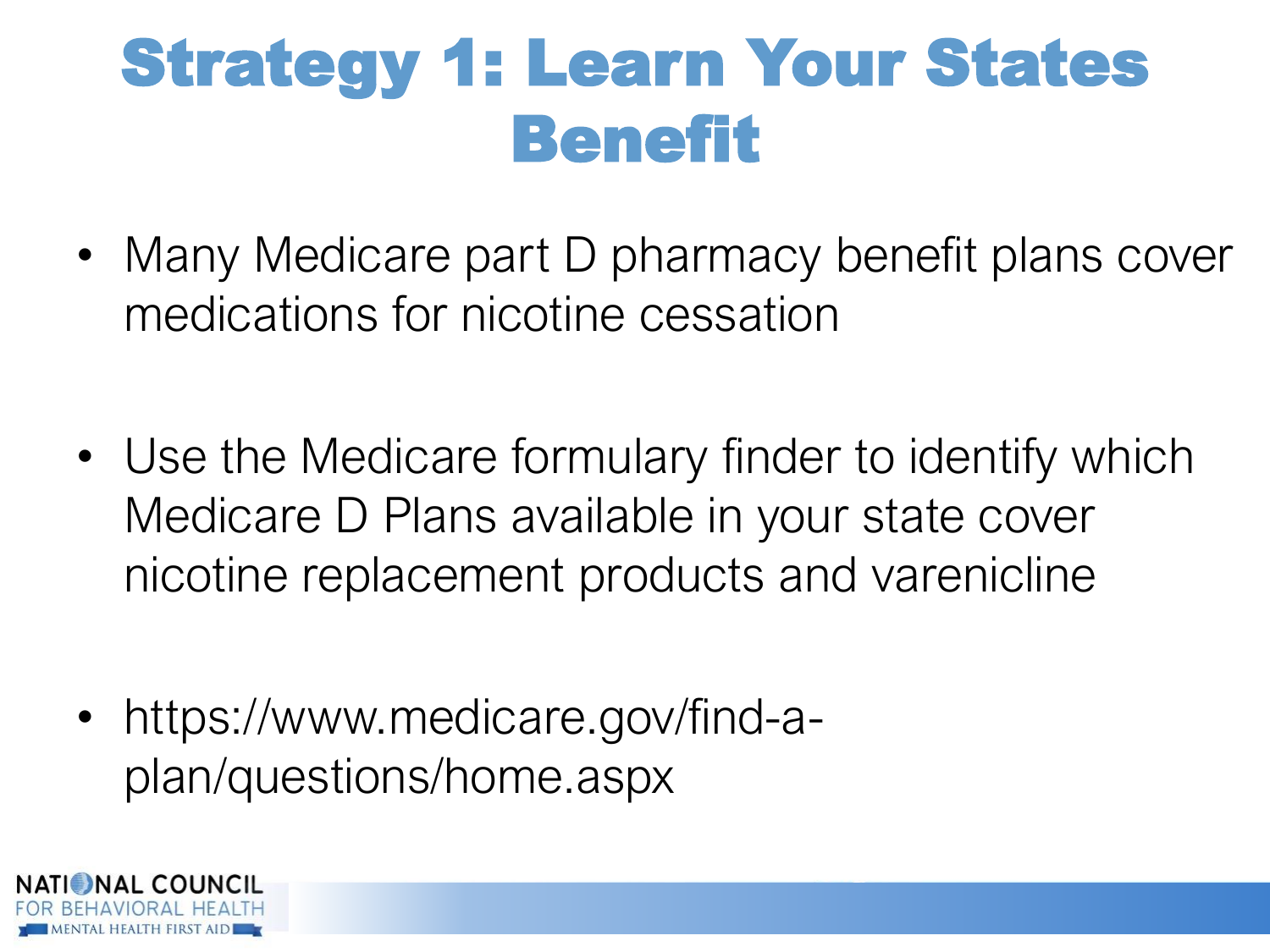# The Smoking Cessation Medication That Every Plan Covers

## **Bupropion**

- Commonly prescribed generic mostly used as a antidepressant
- As effective for smoking cessation as varenicline
- Even more effective in combination with varenicline
- Marketed as:
	- Bupropion (generic name)
	- Wellbutrin
	- Zyban

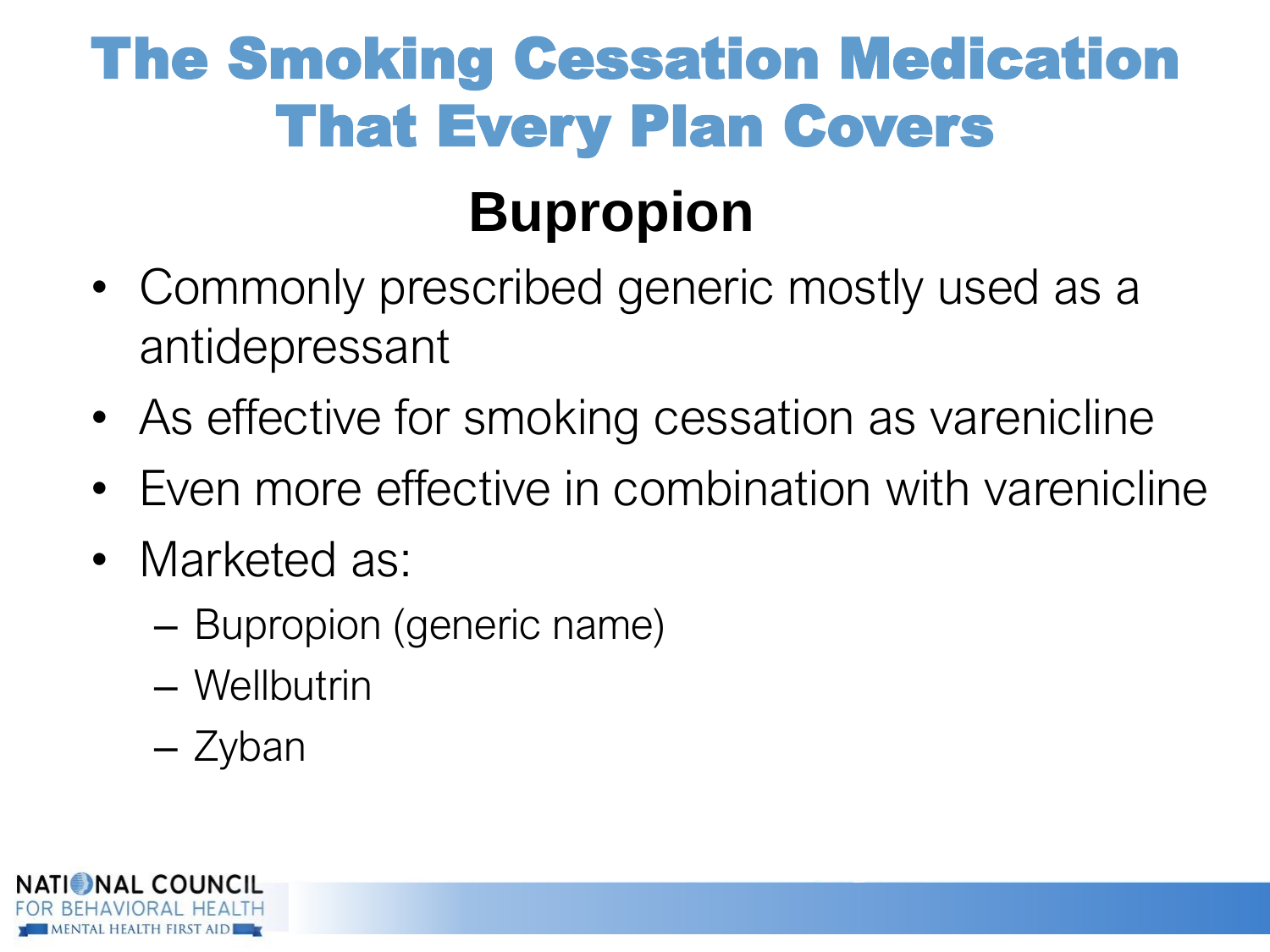# Coverage Outside of Smoking Cessation Specific Codes

- Define Smoking cessation conversations as allowable Content for:
	- Psychosocial Rehab and Psychoeducation
	- SUD counseling
- Section 2703 Health Homes for Chronic Conditions
	- Health Promotion Service
	- PMPM payment
- Certified Community Behavioral Health Center – PPS
- Prescriber E&M codes

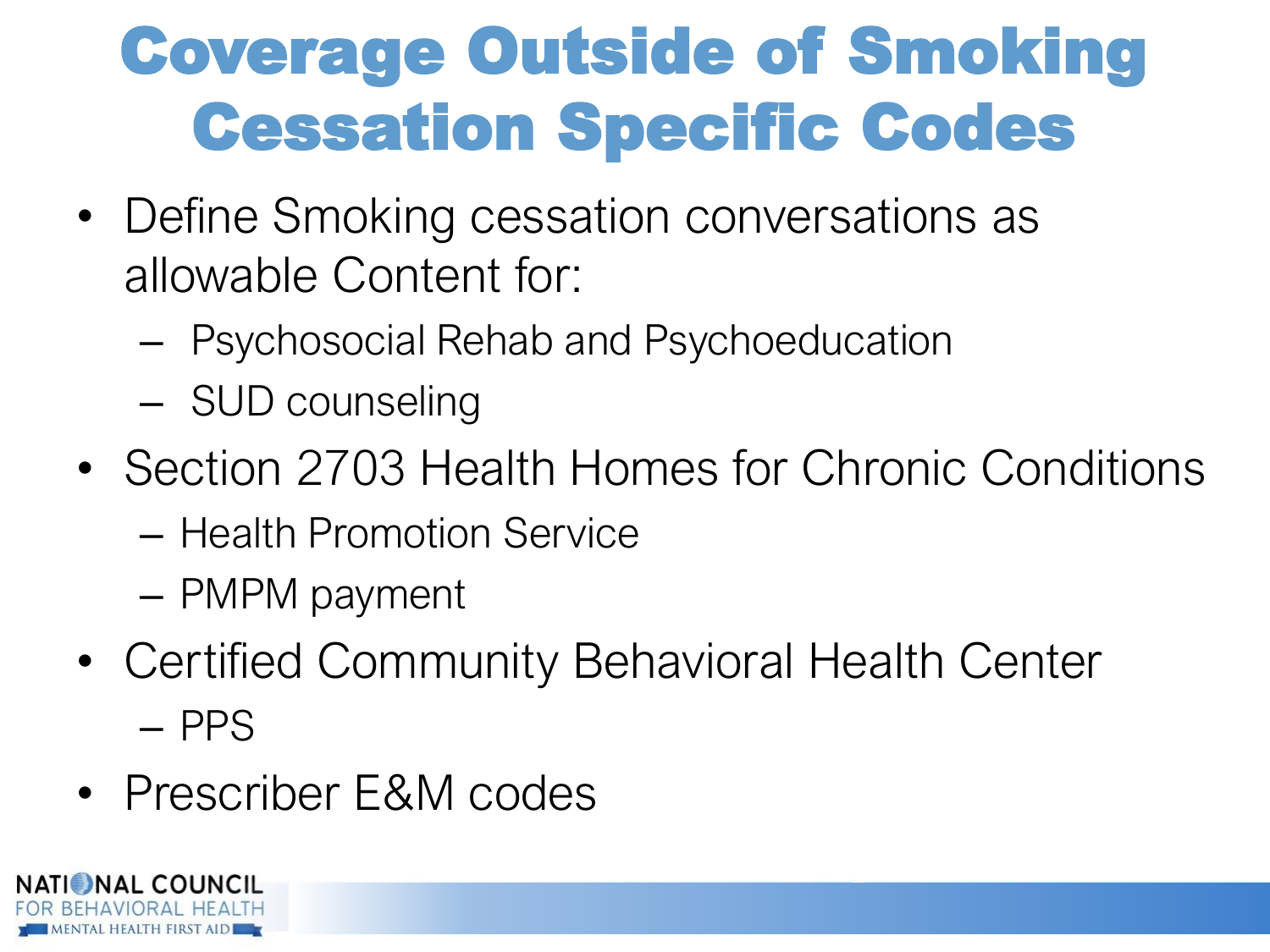## Strategy 2: Develop a Strong Partnership with the right people to enhance or adapt the benefit as/if needed.

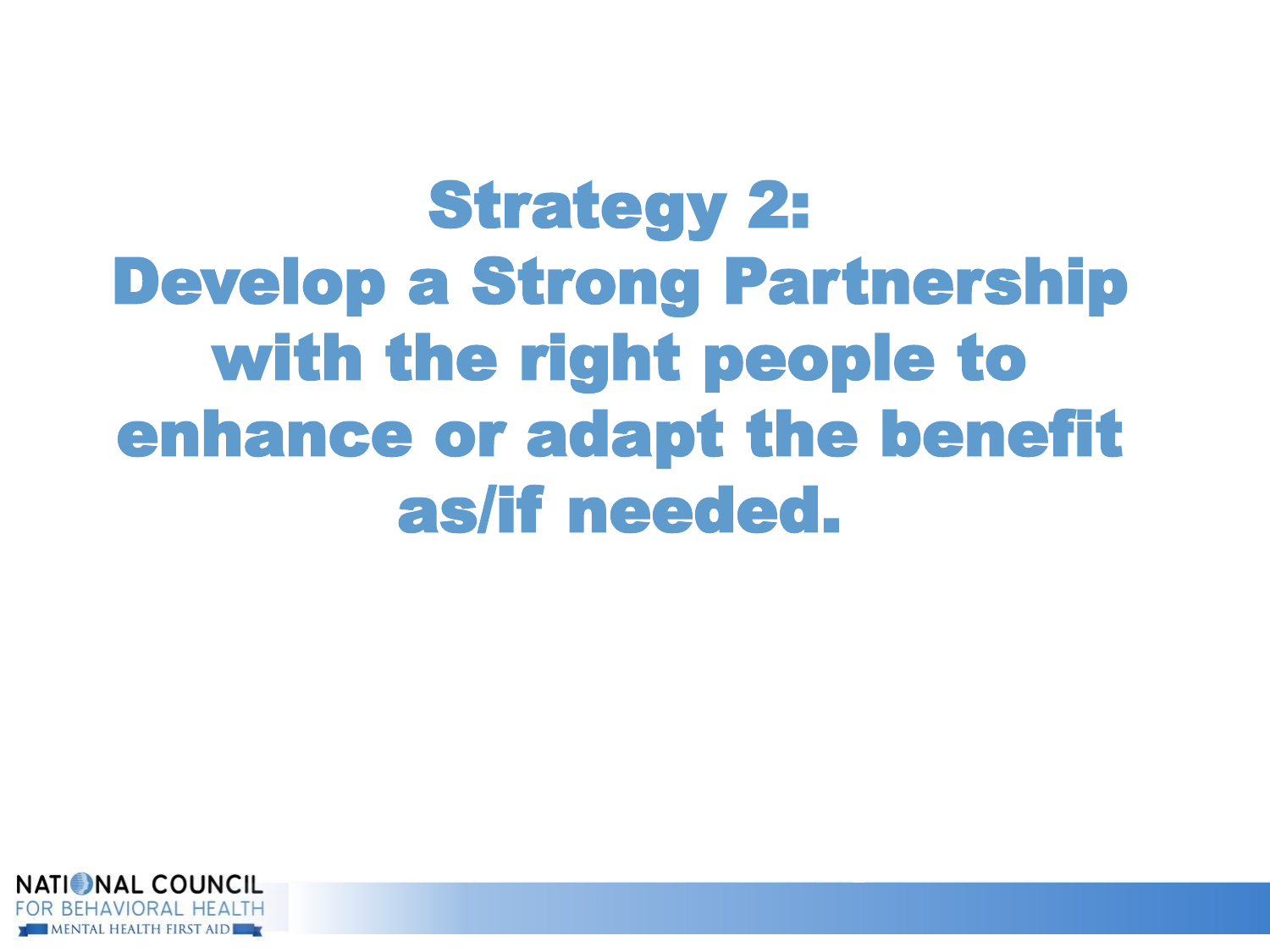# Key decision-makers

- Individuals
	- Medicaid Director
	- Medicaid Pharmacy Director
	- Medicaid Medical Director
- Committees
	- Medicaid Pharmacy Prior Authorization Committee
	- Medicaid Pharmacy Drug Utilization Review Committee
	- Medicaid Advisory Committee

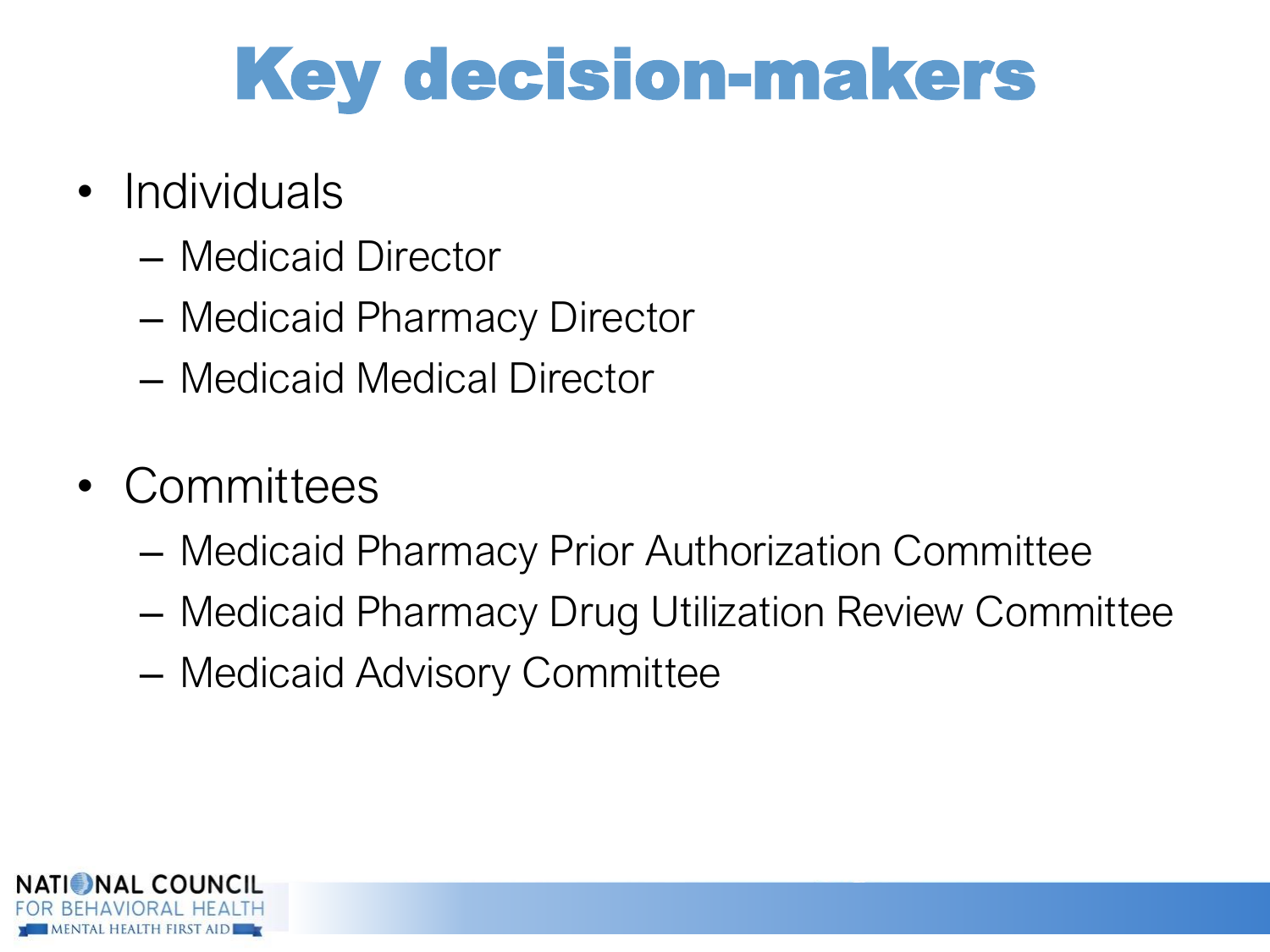#### Working with state Medicaid programs to cover evidence-based cessation treatments

- Including
	- Individual, group, and telephone counseling
	- The seven FDA-approved cessation medications
- Removing barriers
	- Copayments,
	- Prior authorization,
	- Limits on the number of treatments allowed per year
	- Limits on how long treatment can be provided

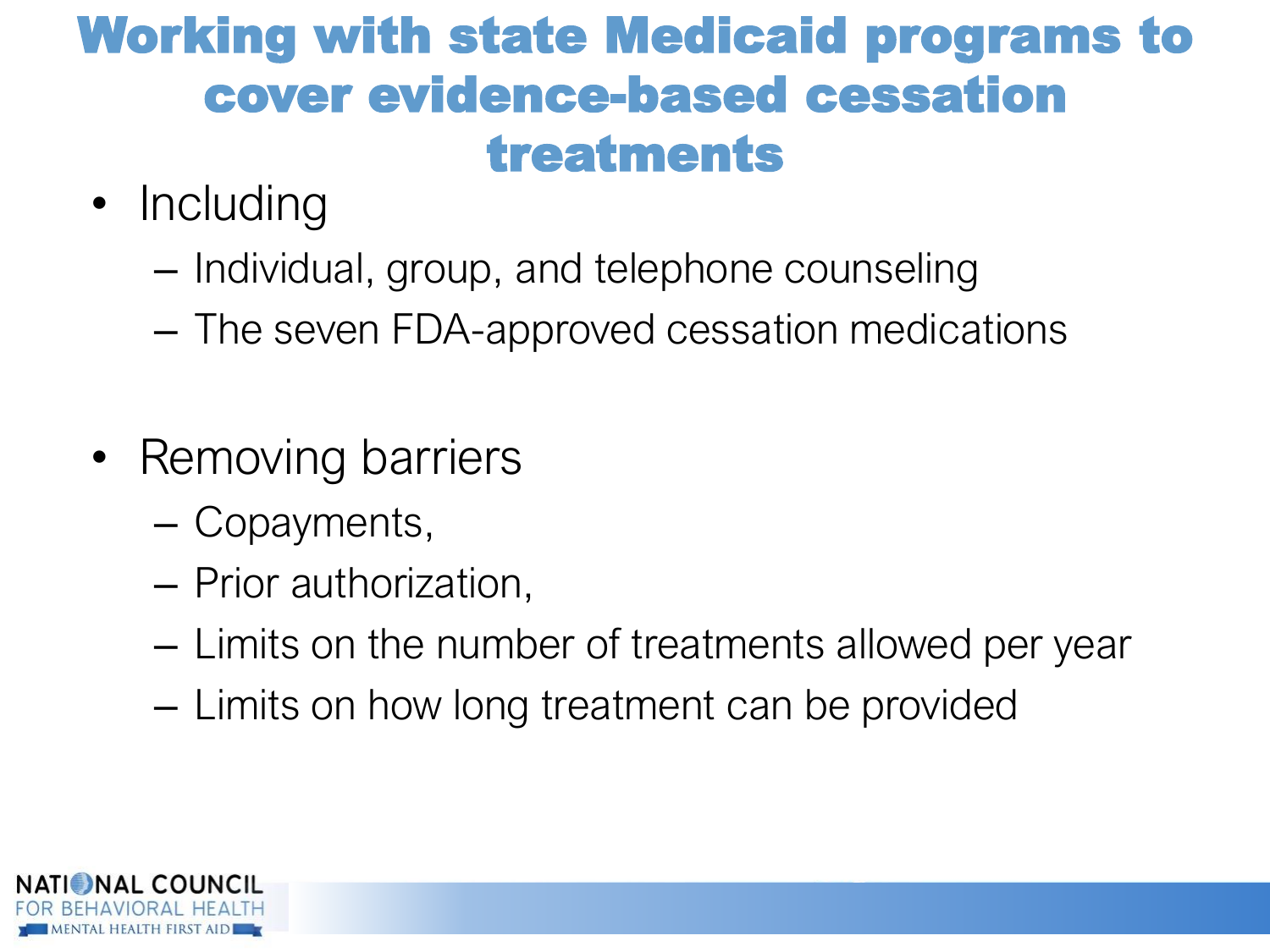## Other Important Partners

- State Mental Health Authority
- State Dept of Health
- Provider Associations
- Medical Societies and Nursing Associations
- NAMI, MHA, and other Advocacy Groups
- Peer Specialists especially ex-smokers

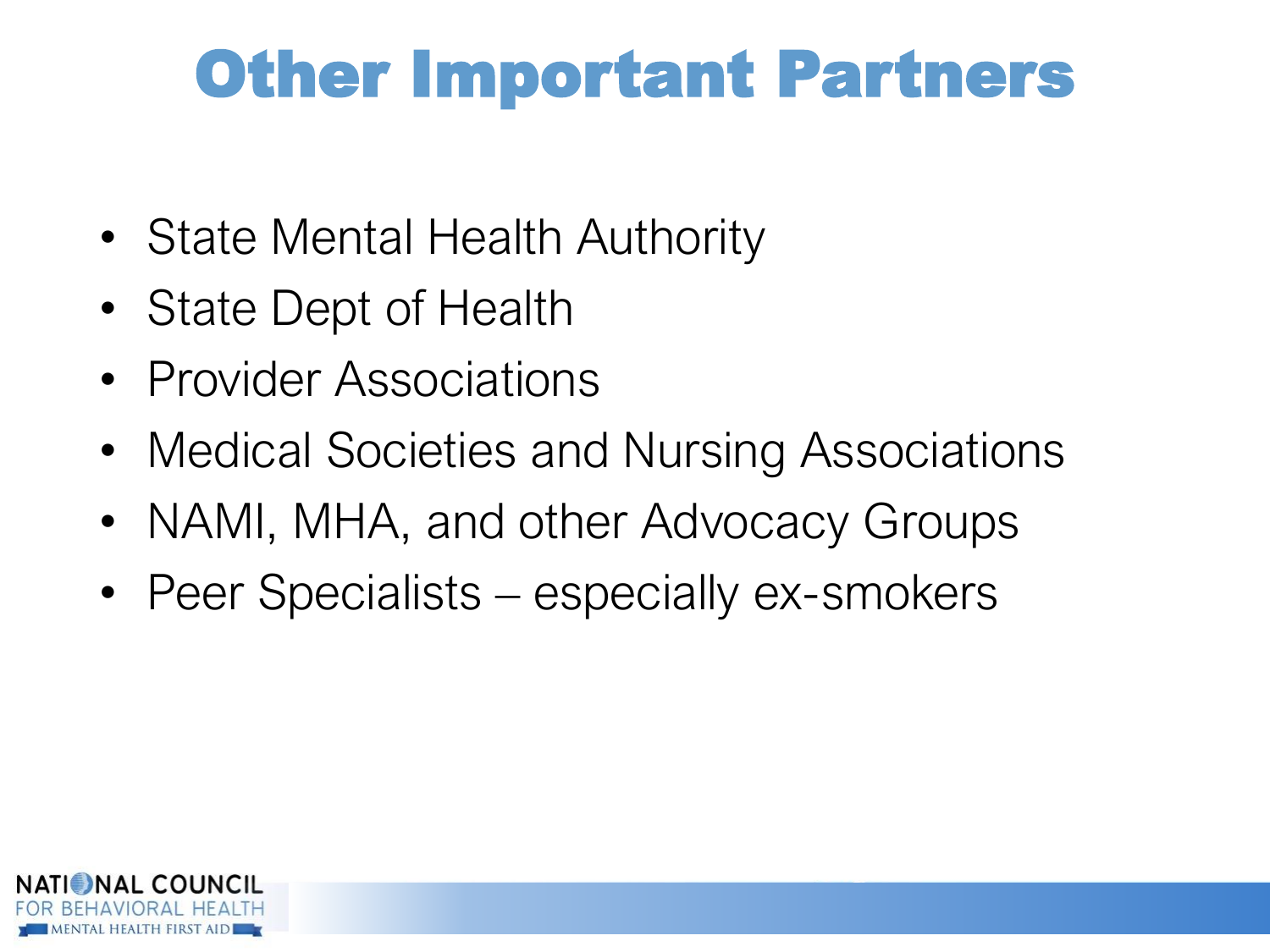# Partnership Principles

### DO

- Ask about their needs first
- Give something
- Assist wherever you can
- Make it about the next 10
- Pursue common interest
- Reveal anything helpful
- Take one for the team

NAI COUNCIL

NTAL HEALTH FIRST AID

#### DON'T

- Talk about your need first
- Expect to get something
- Limit assistance to a project
- Make it about this deal
- Push a specific position
- Withhold information
- Let them take their lumps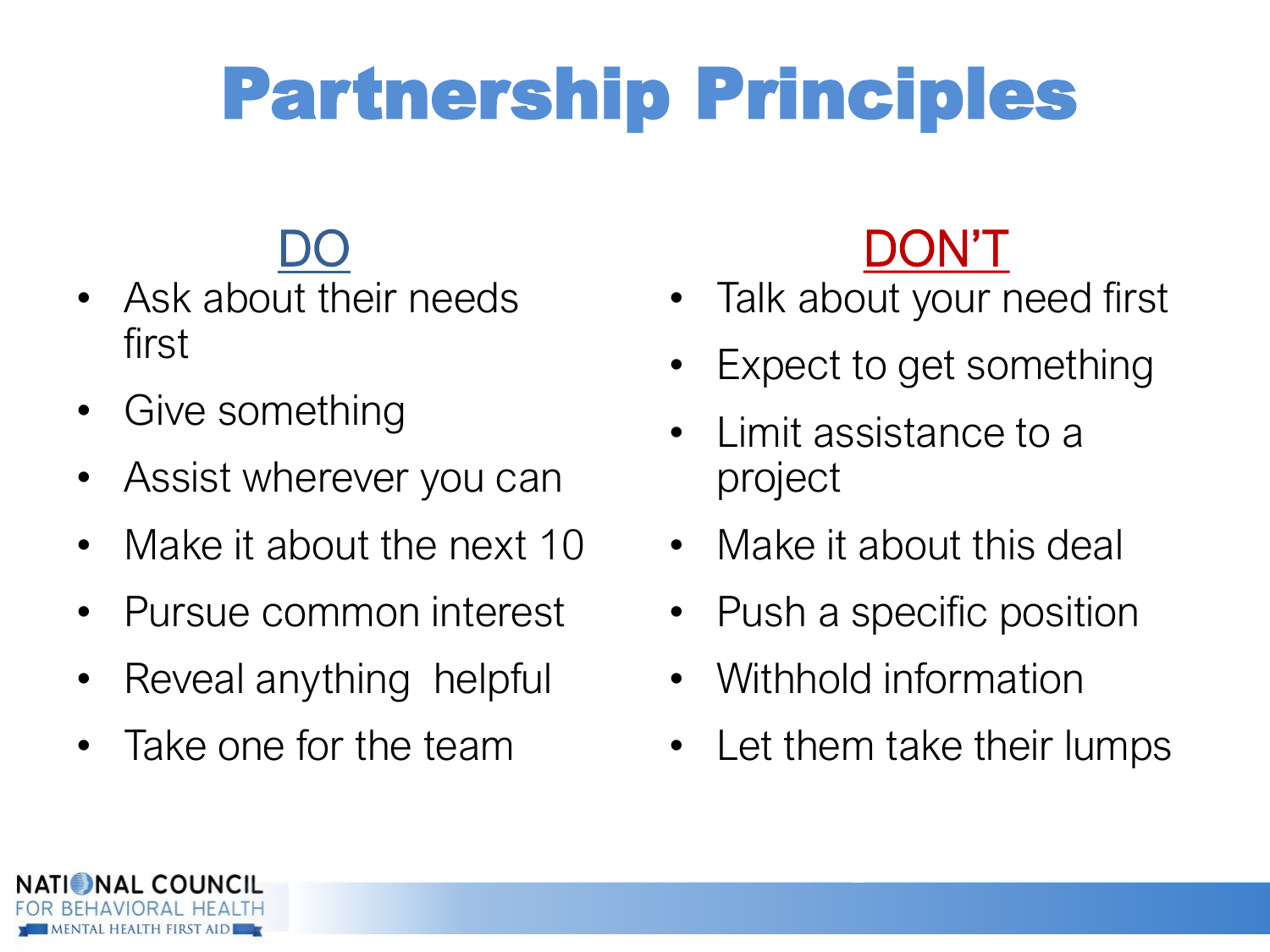### Strategy 3: Communicate the Benefit (Create a Resource)

- For your State Medicaid FFS pharmacy and/or each Medicaid MCO create a one Pager listing:
	- Tobacco cessation counseling codes covered
	- FDA-approved cessation medications
	- Treatment limitations for each
- For each subsidized Medicaid Part Plan in your state create a one Pager listing:
	- Tobacco cessation counseling codes covered
	- FDA-approved cessation medications
	- Treatment limitations for each

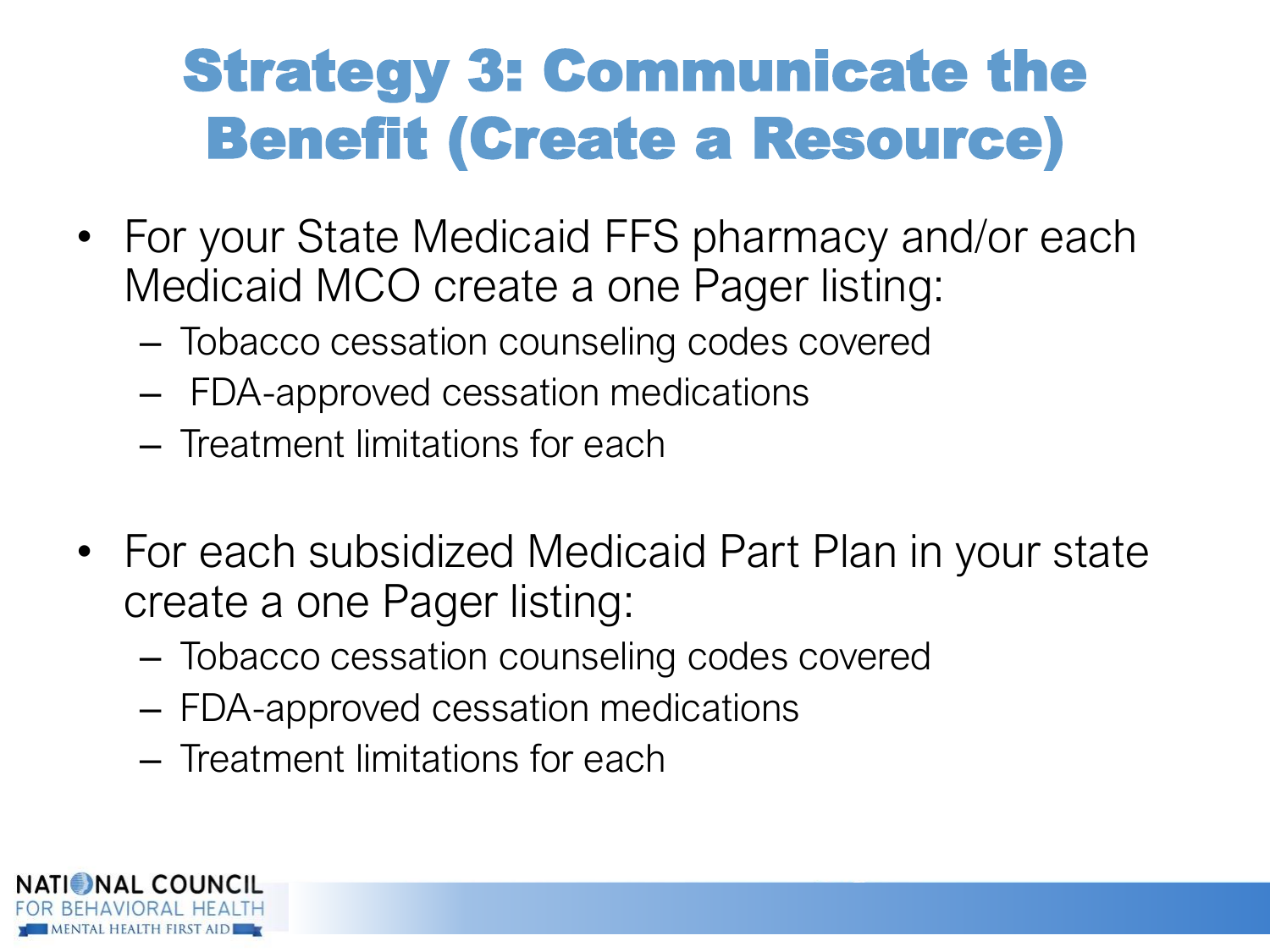# Strategy 4: Enhance the Use of the Benefit

- Train Providers on the 5 As
- Most Important Messages
	- People with MI and SUD want to quit smoking
	- People with MI and SUD can quit smoking
- Disseminate Benefit Resource Sheets
- Train Prescribers on prescribing NRTs, varenicline, and bupropion for Tobacco Cessation
- Benchmark prescribers and provider organizations on utilization of tobacco cessation counseling billing codes and tobacco cessation medications
- Publicly share and discuss the benchmark reports

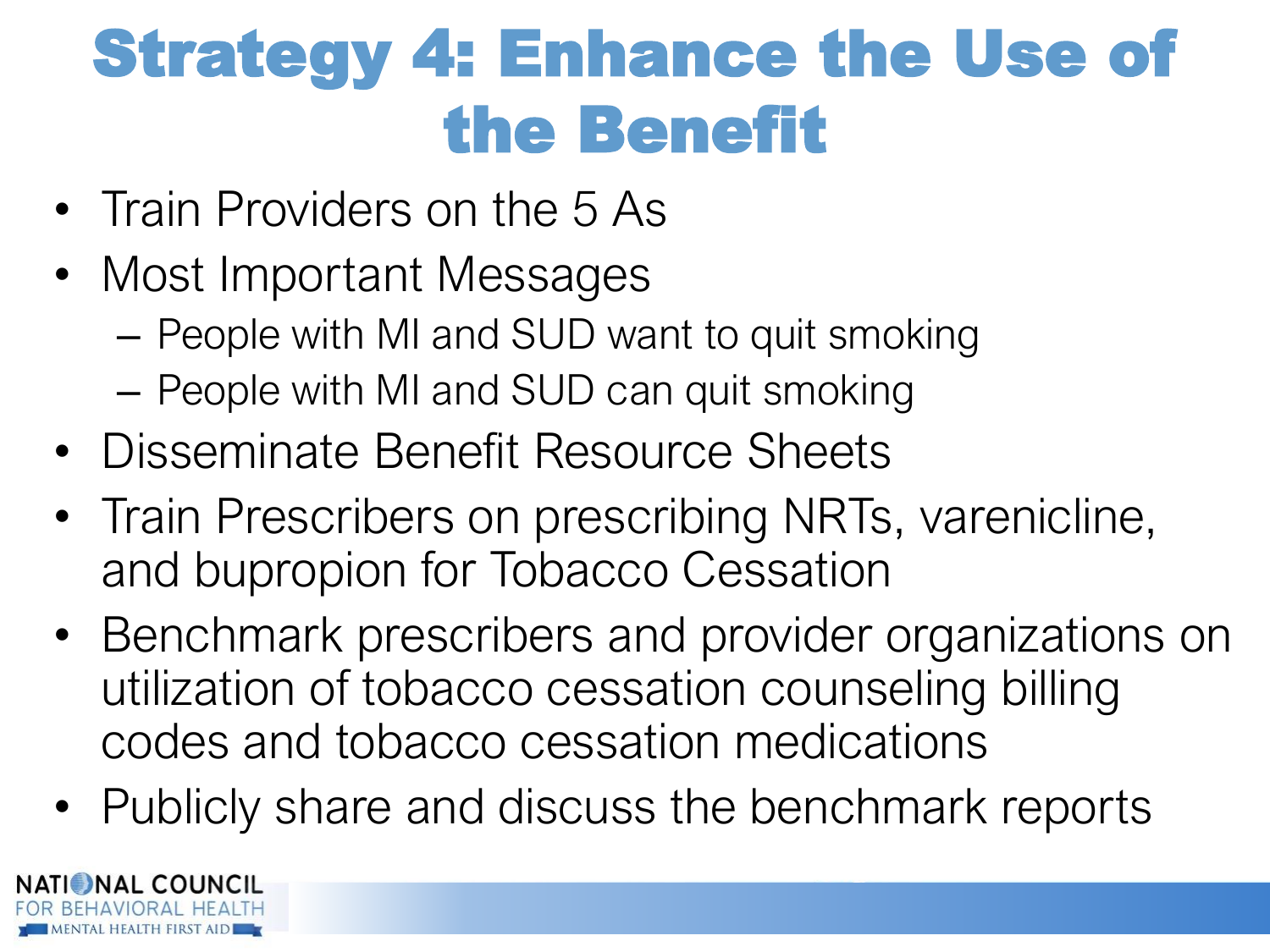# "5 A's": Ask, Advise, Assess, Assist, and Arrange.

- Ask Identify and document tobacco use status for every patient at every visit.
- Advise In a clear, strong, and personalized manner, urge every tobacco user to quit.
- Assess Is the tobacco user willing to make a quit attempt at this time?
- Assist For the patient willing to make a quit attempt, use counseling and pharmacotherapy to help him or her quit.
- Arrange Schedule follow-up contact, in person or by telephone, preferably within the first week after the quit date.

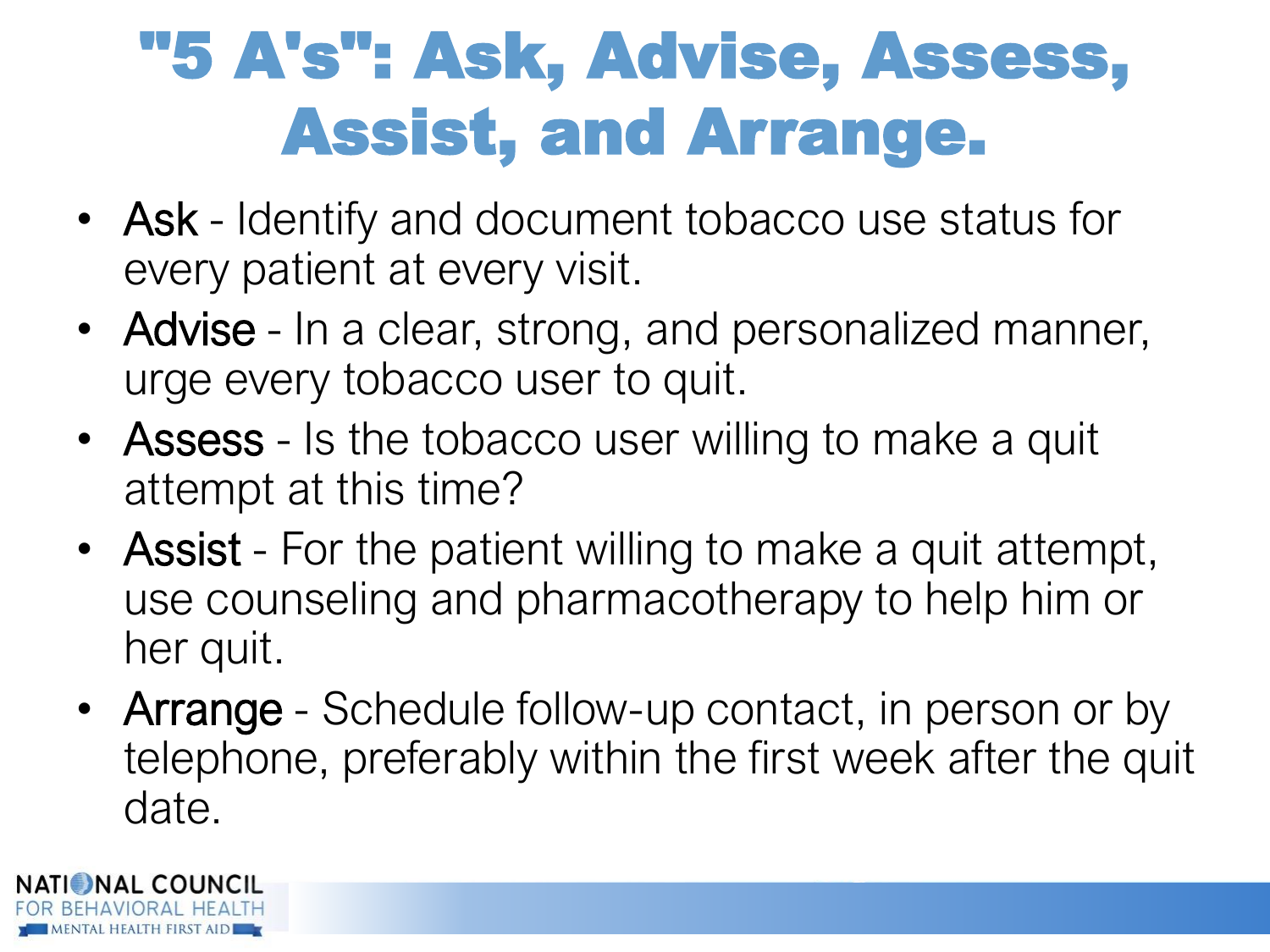

**NATIONAL COUNCIL** FOR BEHAVIORAL HEALTH MENTAL HEALTH FIRST AID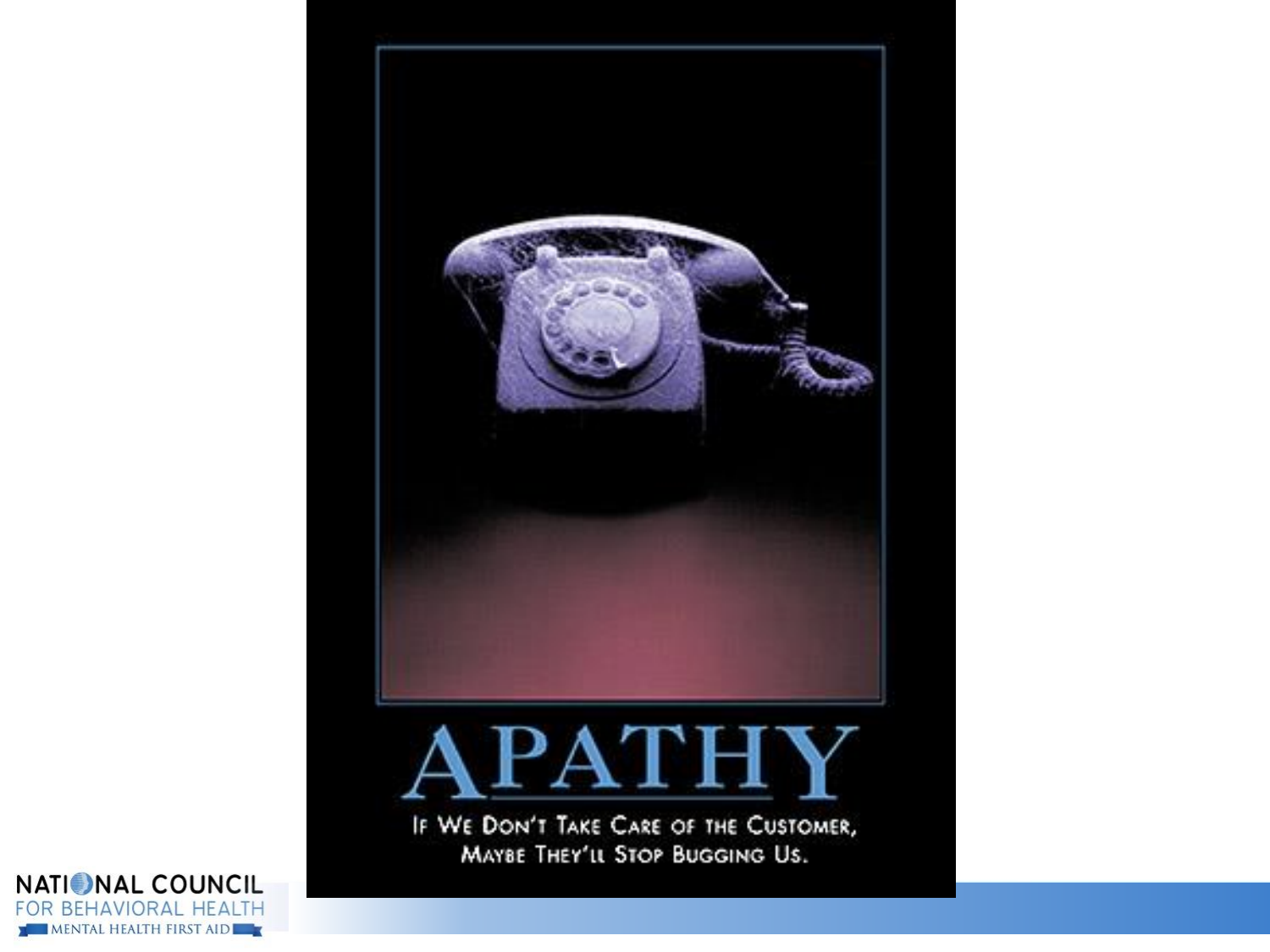### Barriers

- Not knowing Smoking Cessation Benefit Coverage
- Believing that persons with MI and SUD don't want to and cannot quit
- Not implementing the 5 As
- Myth that varenicline causes depression/suicide – THIS IS NOT TRUE
	- "Varenicline Should Be Used as a First-Line Treatment to Help Smokers with Mental Illness Quit"
	- JOURNAL OF DUAL DIAGNOSIS, 8(2), 113–116, 2012

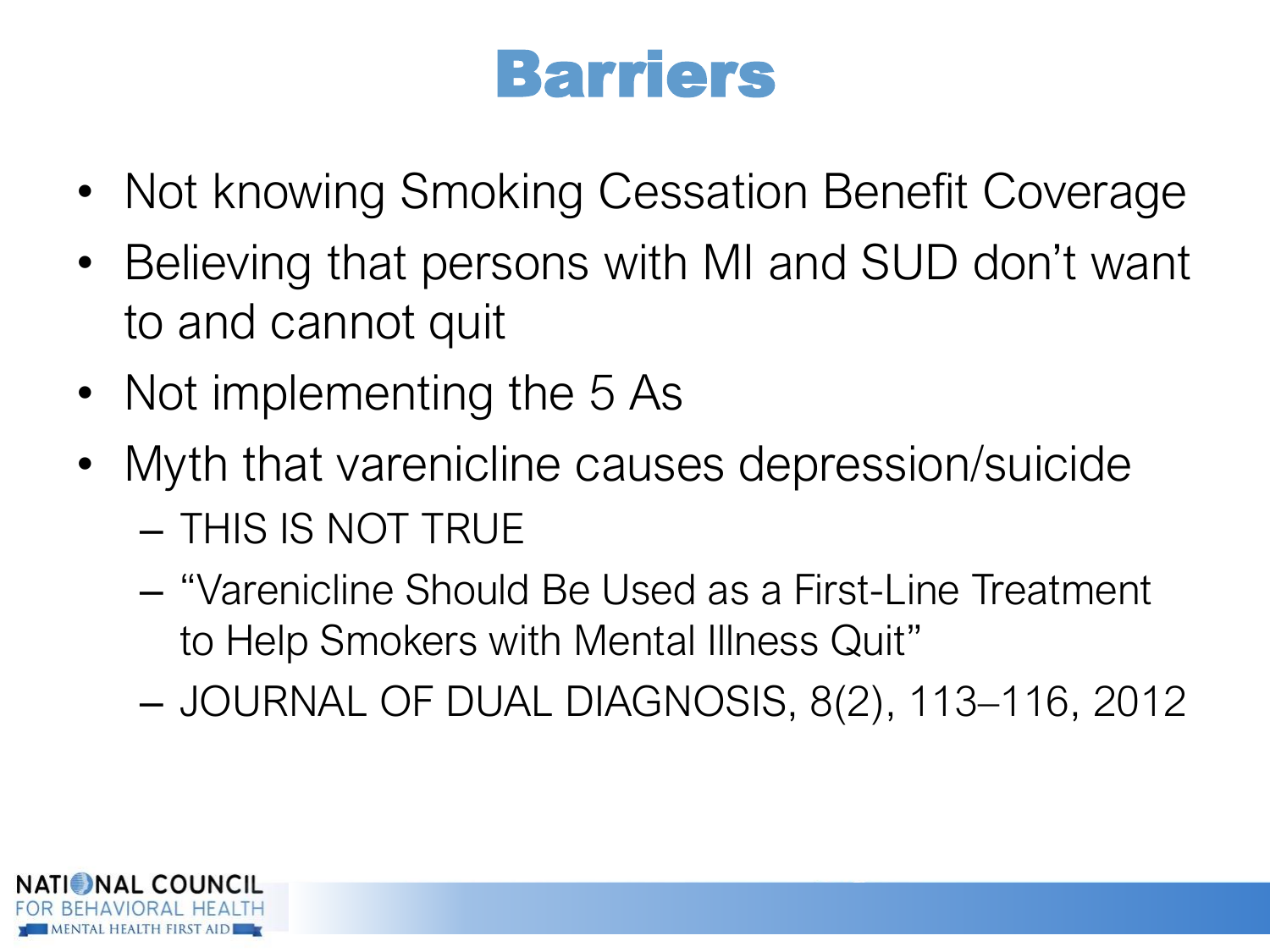

#### **Work With Your Partners**

- Remove barriers
	- Copayments,
	- Prior authorization,
	- Limits on the number of treatments allowed per year
	- Limits on how long treatment can be provided
- Enhance Coverage outside of Smoking Cessation specific codes
- Training, training, more training
- Measure process and outcome performance
	- Benchmark prescribers and organizations
	- Publicly discuss results

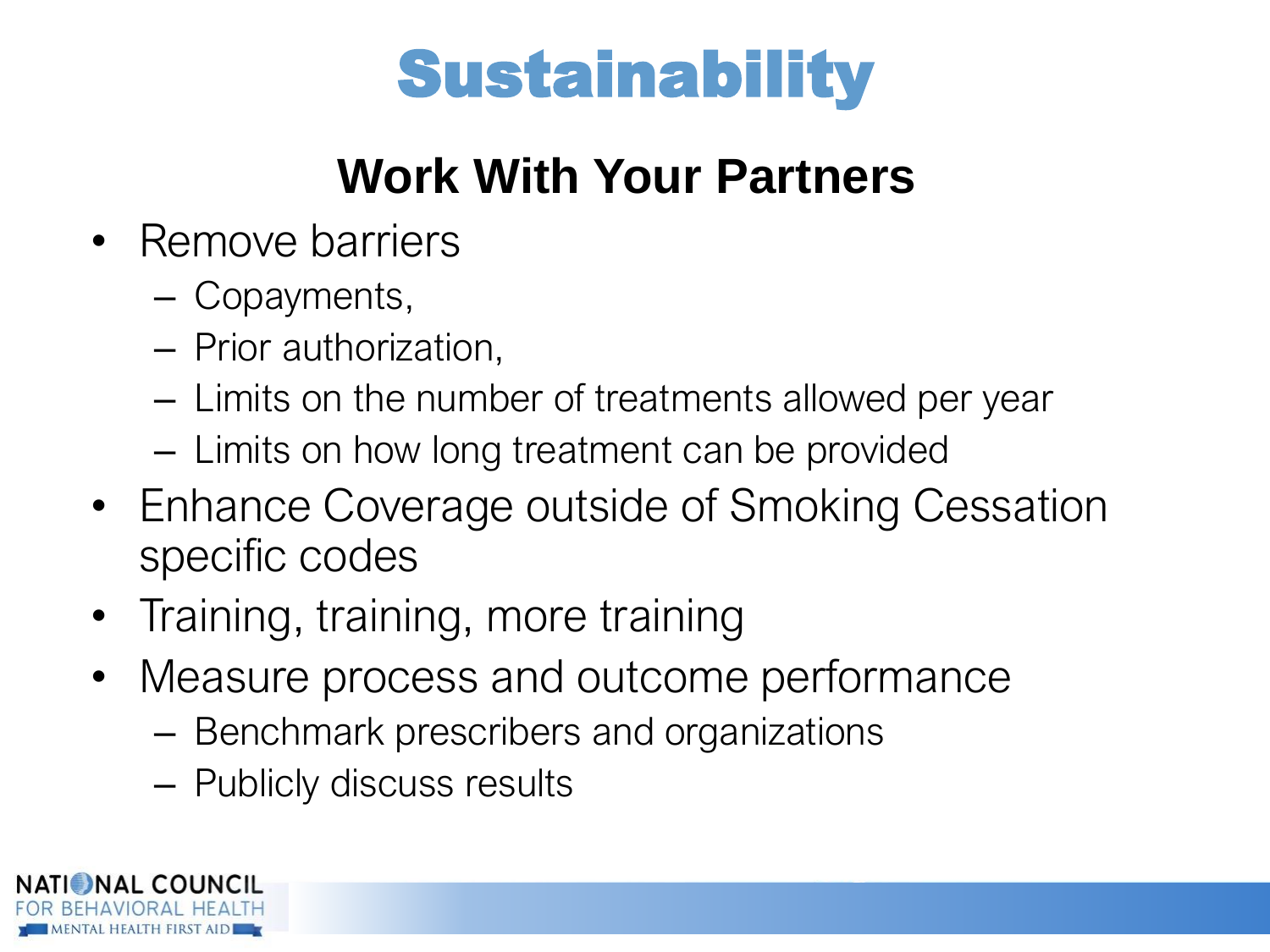

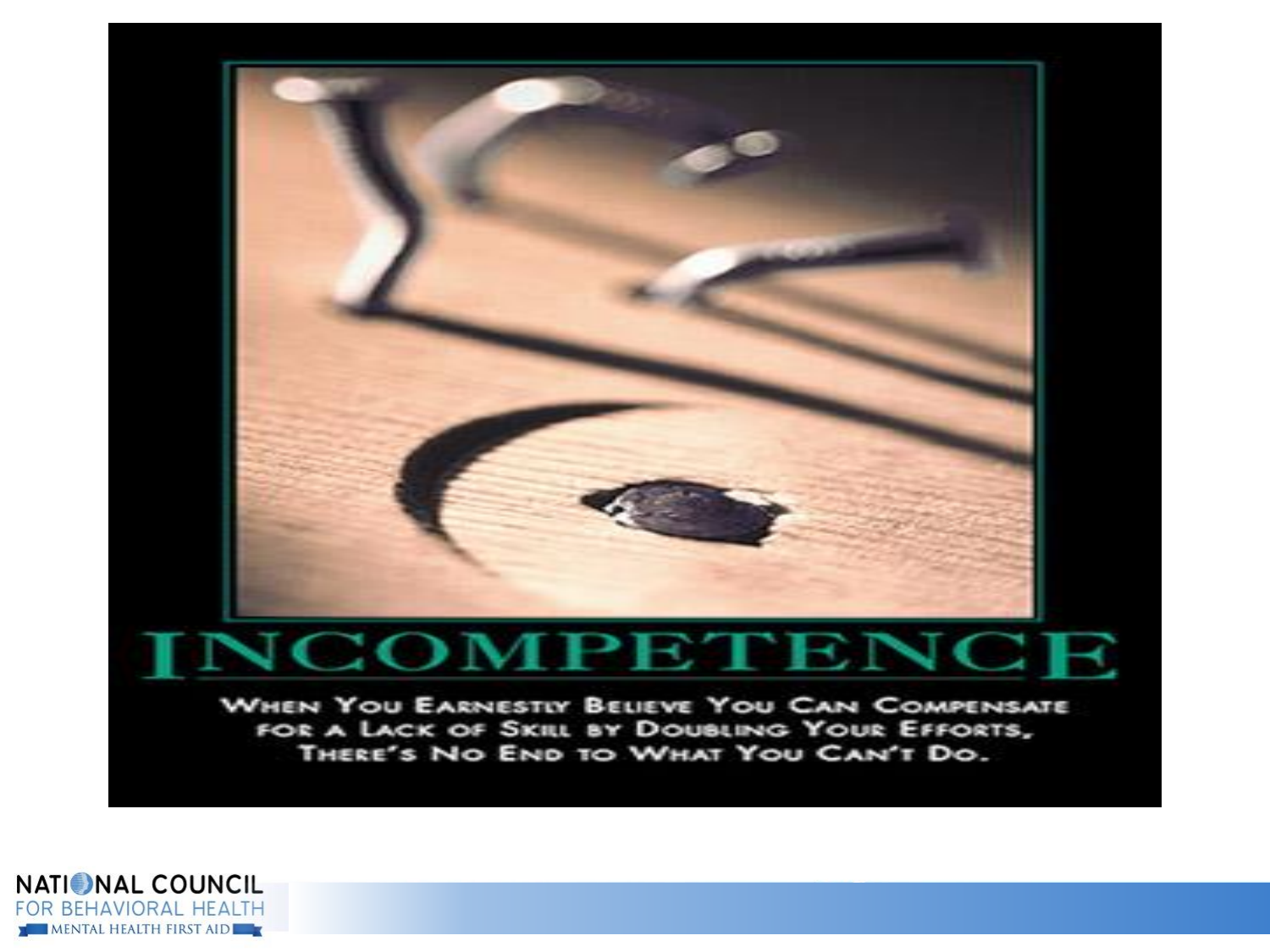

- CDC resource providing examples of promising policies and practices from several states that are addressing tobacco use by persons with mental and substance use disorders.
	- [https://www.cdc.gov/tobacco/disparities/promising](https://www.cdc.gov/tobacco/disparities/promising-policies-and-practices/index.html)policies-and-practices/index.html.

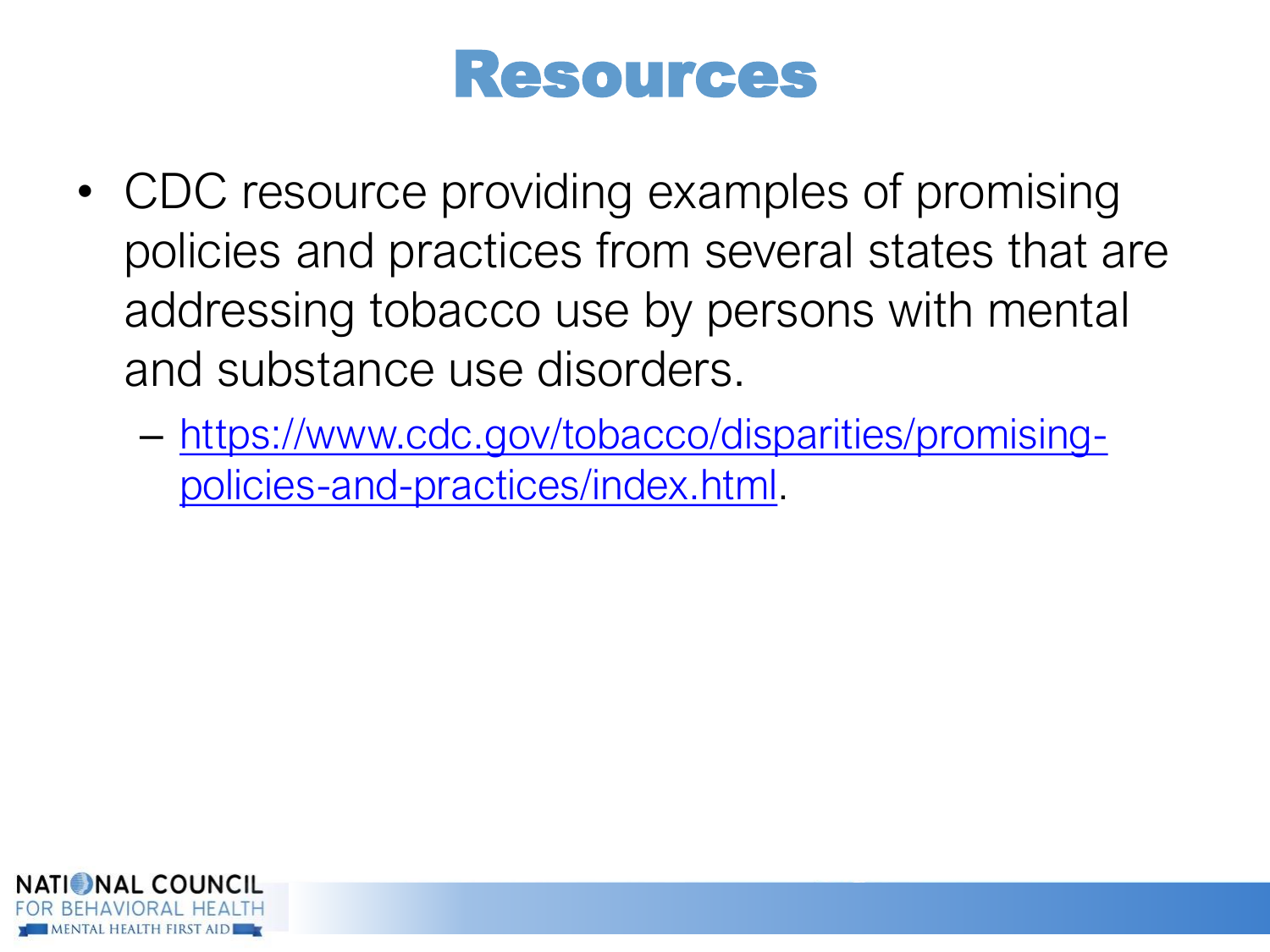# MassHealth

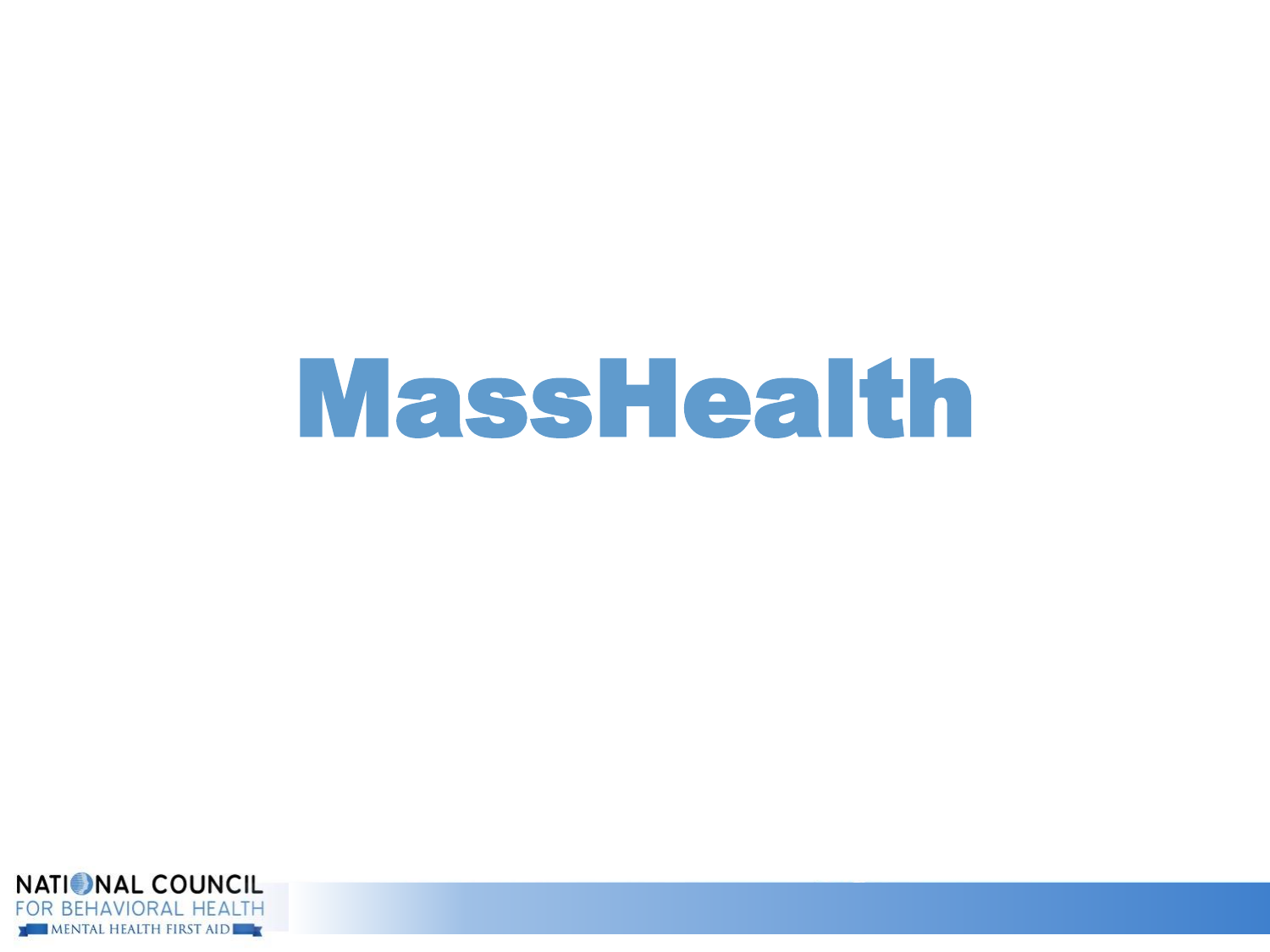# Overview of MassHealth

- Combined Medicaid and Children's Health Insurance Program
- Covers nearly 1.9 million people in MA
- State spending on MassHealth comprises 24% of the state funds in budget
- "1115 Waiver" 5-year agreement (2018- 2022) with federal Centers for Medicare and Medicaid Services (CMS) on how to restructure MassHealth

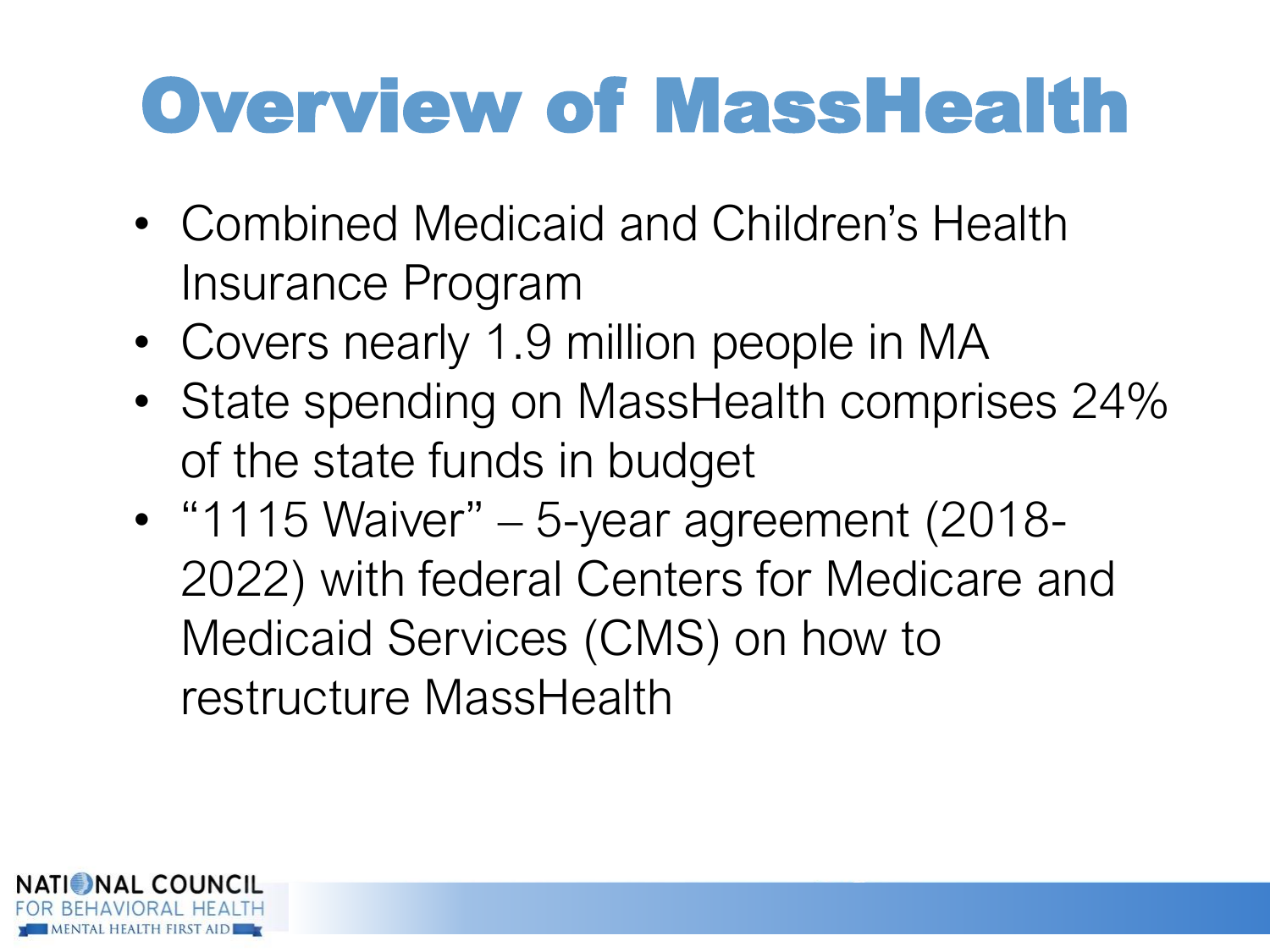| <b>Funding Stream</b>                | <b>Key Elements</b>                                                                                                                                                                                                                                                                                                                                                                                 |
|--------------------------------------|-----------------------------------------------------------------------------------------------------------------------------------------------------------------------------------------------------------------------------------------------------------------------------------------------------------------------------------------------------------------------------------------------------|
| Accountable Care Organization (60 %) | Network of providers with shared medical<br>and financial responsibility to coordinate<br>patient care with the goal of: improve<br>health, increase quality, and reduce costs                                                                                                                                                                                                                      |
| Community Partners (30%)             | Responsible for care management and<br>coordination for populations with<br>significant behavioral health needs<br>Actively outreach and engage<br>individuals/families<br>Assess needs, provide options and refer<br>to services<br>Coordinate with individual and<br>providers to develop and maintain a<br>care plan<br>Help navigate medical, behavioral<br>health, disability, social services |
| Statewide Investments (6%)           | Workforce development and training<br>Technical assistance to ACOs and BHCPs                                                                                                                                                                                                                                                                                                                        |
| Implementation/Oversight (4%)        | Implementation and operations<br>Oversight<br>$\bullet$                                                                                                                                                                                                                                                                                                                                             |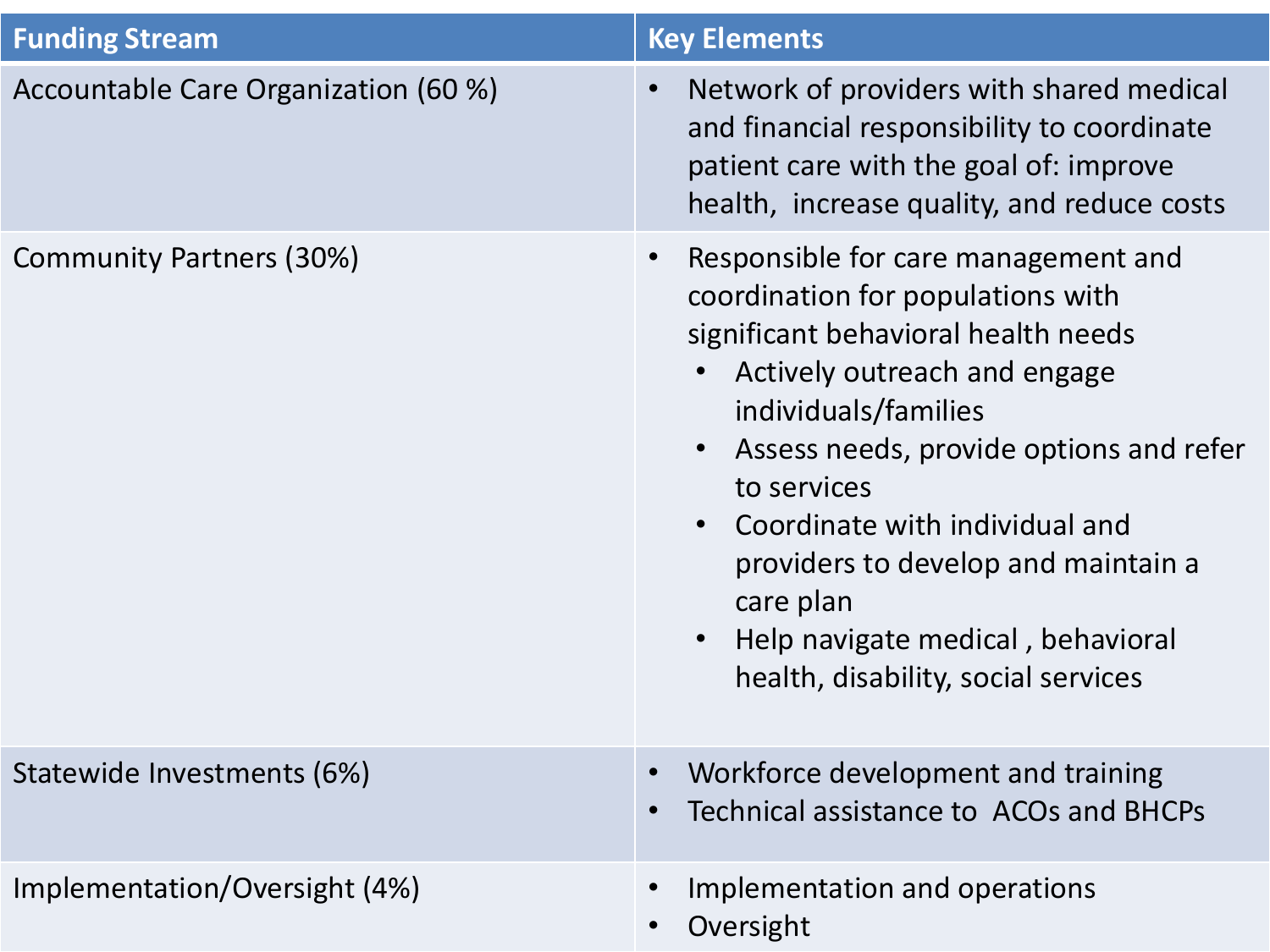## Key Successes in Engaging **MassHealth**

- 2006 MA Health Care Reform state mandate a MassHealth tobacco cessation benefit
- MTCP and MassHealth collaborate to promote availability of cessation benefit through mass media campaign
- Pilot study to evaluate cessation benefit to members

• CDC 6I18 Initiative- improving cessation services



Legislation

**Collaboration** and Promotion

> Evaluating Impact

**Continuous** Improvement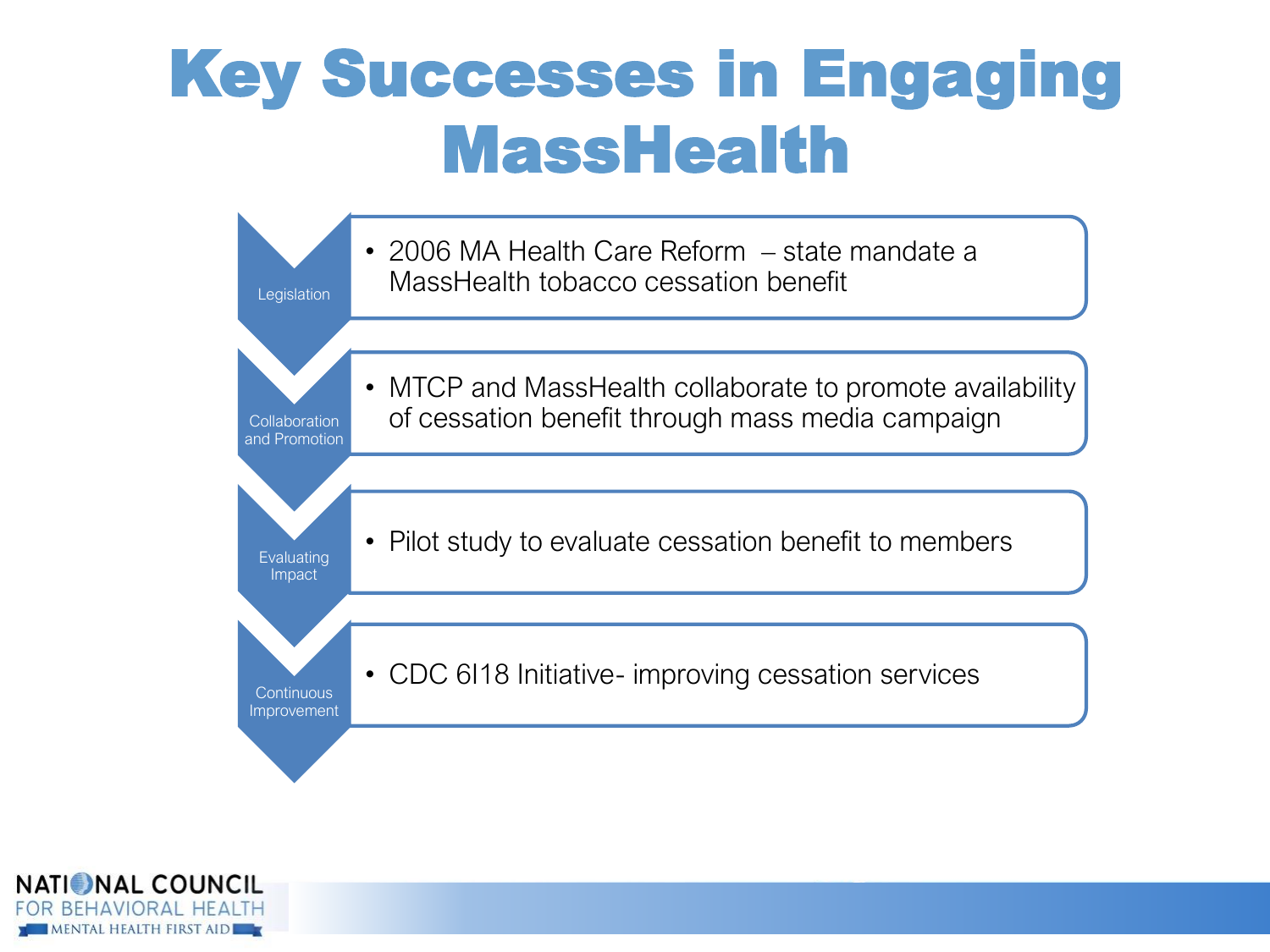#### Return on Investment on Expanded MassHealth Benefit

| <b>Background</b> | Researchers performed a Return of Investment (ROI) analysis<br>associated with reductions in-patient hospital admissions for<br>cardiovascular conditions as a result of the Expanded Medicaid<br>Cessation Benefit from 2007-2009. |
|-------------------|-------------------------------------------------------------------------------------------------------------------------------------------------------------------------------------------------------------------------------------|
| <b>Methods</b>    | Researchers analyzed program costs (medication benefit, promotion<br>and outreach of the benefit) and the short-term ROI.                                                                                                           |
| <b>Results</b>    | After beginning to use smoking cessation medications, MassHealth<br>beneficiaries experienced fewer hospital admissions due to<br>cardiovascular conditions                                                                         |
|                   | Each \$1 dollar spent on medications, counseling, or promotion of the<br>benefit was associated with a reduction of \$3.12 in MassHealth<br>expenditures for cardiovascular hospital admissions, for a net savings<br>of \$2.12     |
|                   | This was realized an average of 1.3 years after receiving cessation treatment.                                                                                                                                                      |



**NATIONAL COUNCIL** BEHAVIORAL HEALTH MENTAL HEALTH FIRST AID



We see a ROI of \$2.12

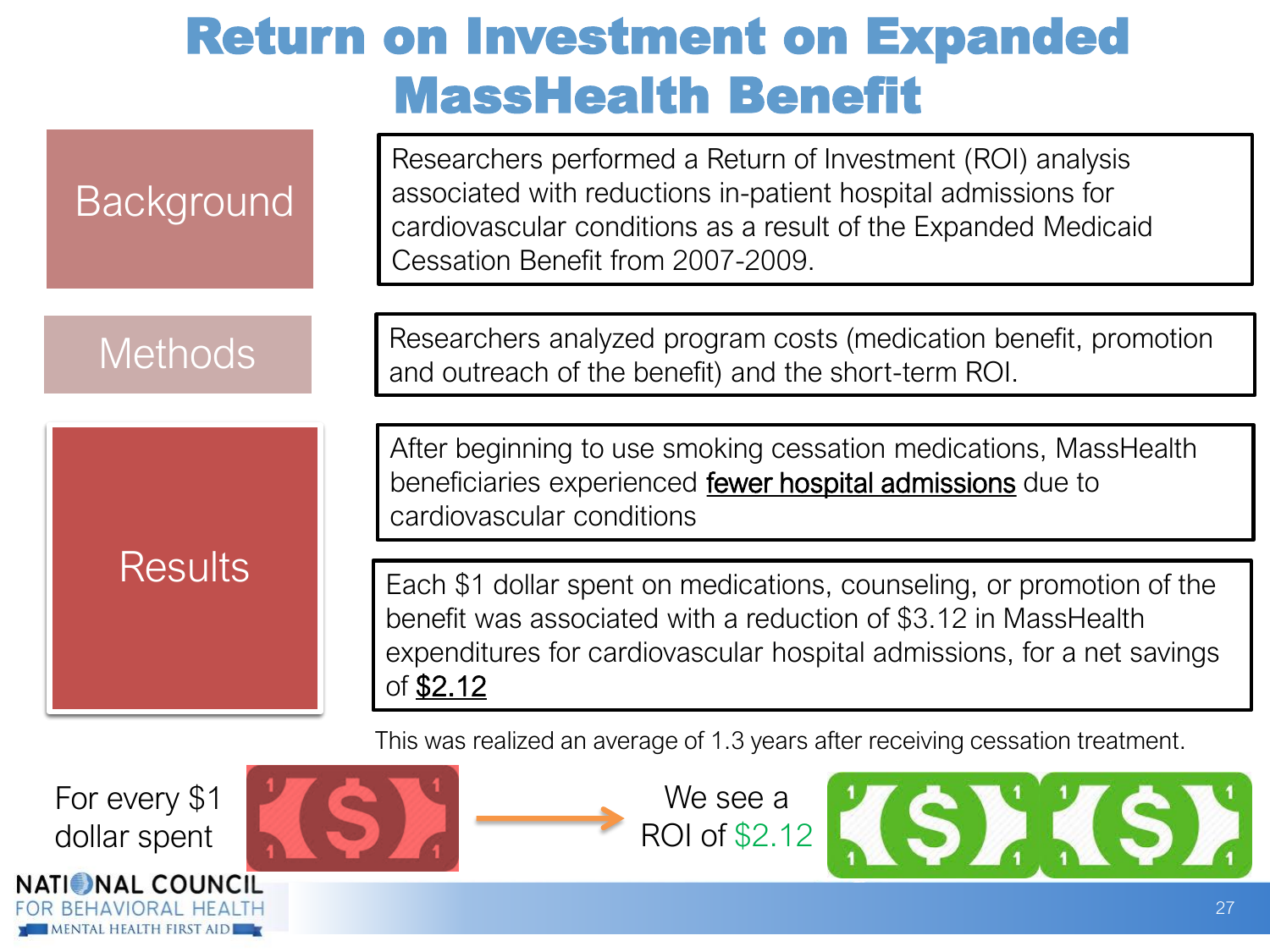### Key Challenges/Barriers in Engaging MassHealth

- MassHealth restructuring process
- Competing health mandates
- Addressing gaps and barriers to cessation services
- Staff turnover

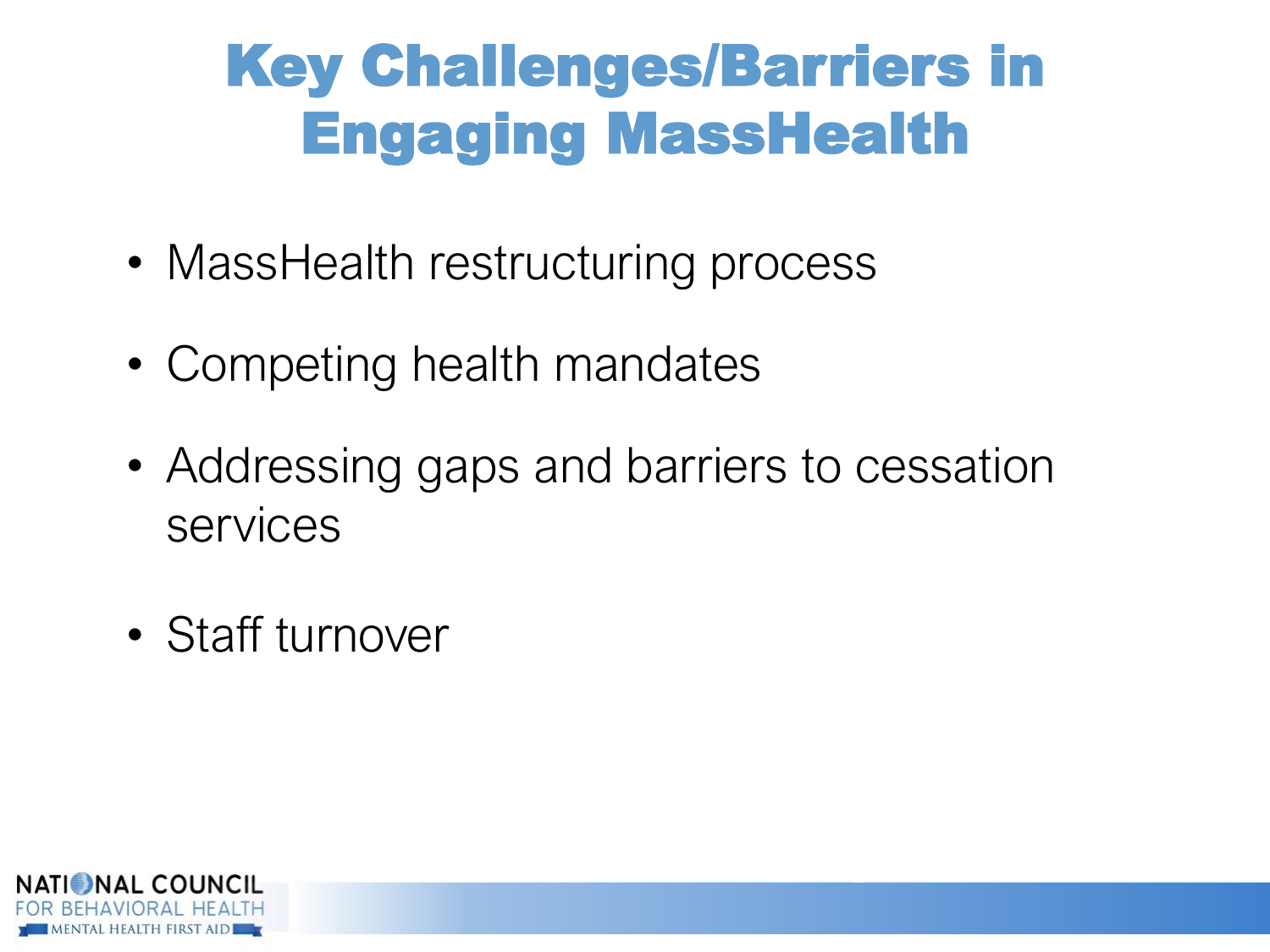# Future plans with MassHealth and anticipated engagement strategies

- Collaborate with Behavioral Health Community Partners (BHCPs) to:
	- ➢ Provide staff training
	- ➢ Facilitate systems change that strengthen and/or implement tobacco treatment and referrals
- Present at ACO and BHCP leadership meetings to increase knowledge of tobacco cessation strategies and make the case for investing in cessation
- Educate stakeholders to address "Carve out"

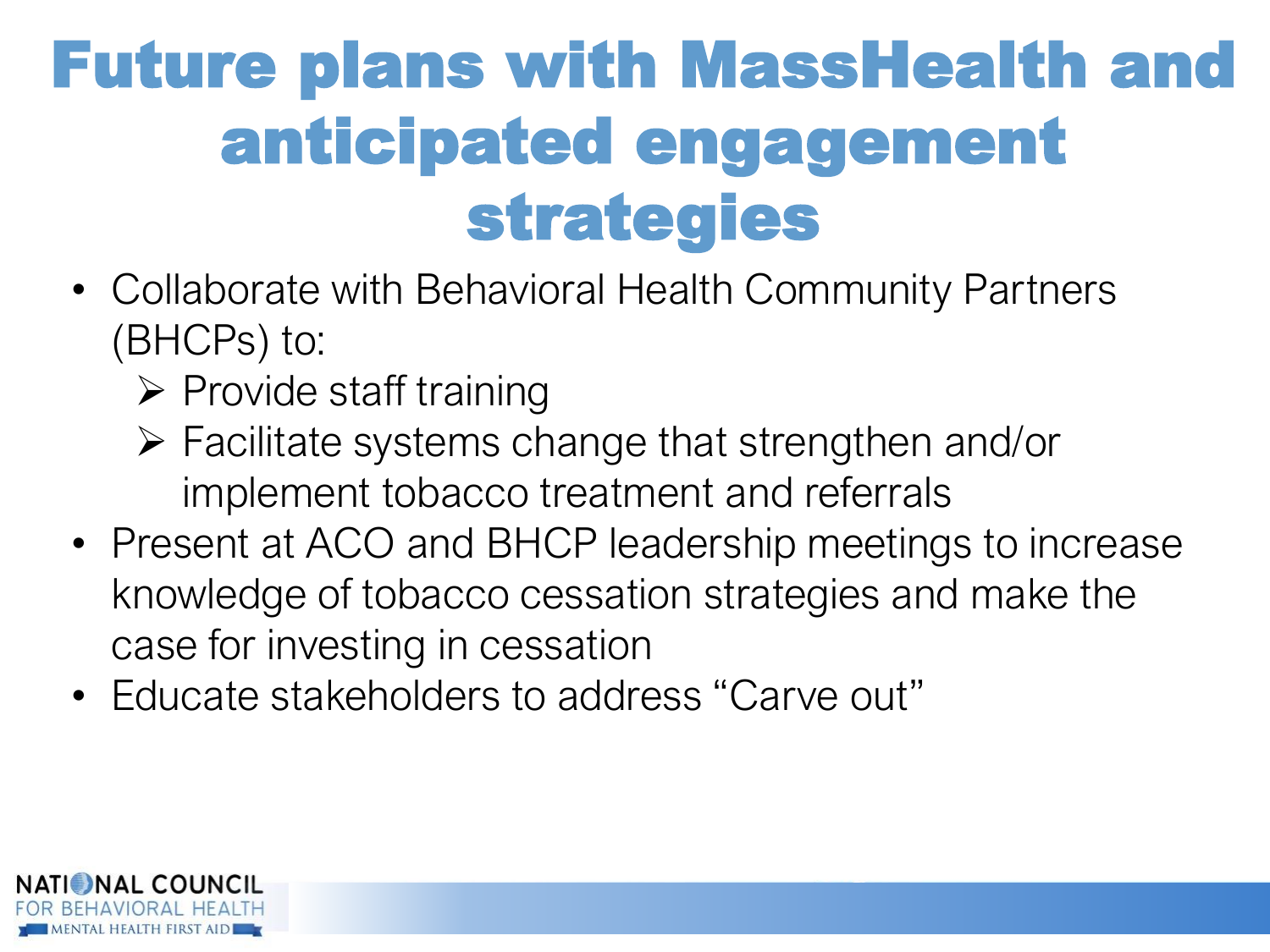